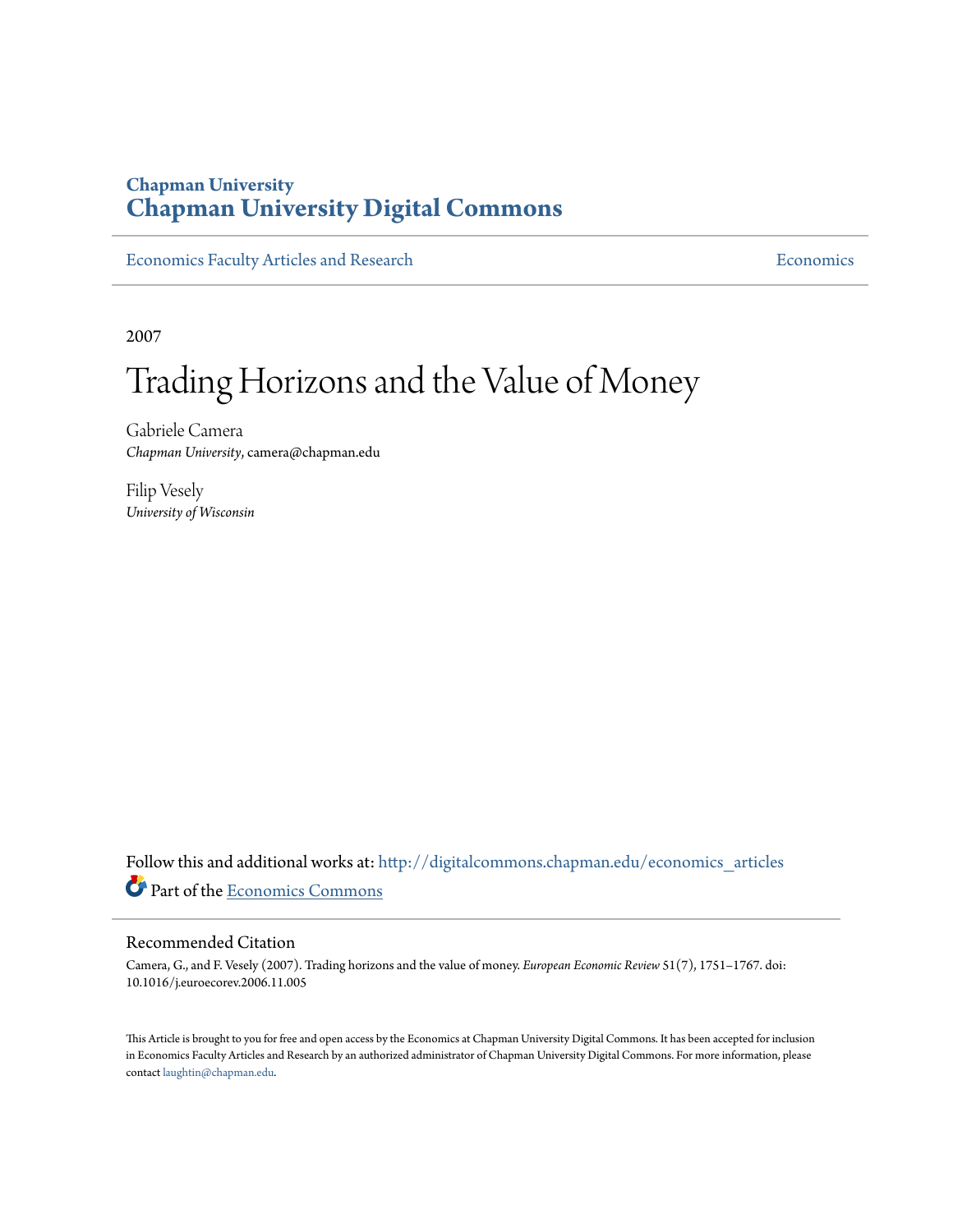# Trading Horizons and the Value of Money

#### **Comments**

NOTICE: this is the author's version of a work that was accepted for publication in European Economic Review. Changes resulting from the publishing process, such as peer review, editing, corrections, structural formatting, and other quality control mechanisms may not be reflected in this document. Changes may have been made to this work since it was submitted for publication. A definitive version was subsequently published in *European Economic Review*, volume 51, issue 7 (2007). [DOI: 10.1016/j.euroecorev.2006.11.005](http://dx.doi.org/10.1016/j.euroecorev.2006.11.005)

The Creative Commons license below applies only to this version of the article.

#### **Creative Commons License**  $\bigcirc$   $\circ$

This work is licensed under a [Creative Commons Attribution-Noncommercial-No Derivative Works 4.0](http://creativecommons.org/licenses/by-nc-nd/4.0/) [License.](http://creativecommons.org/licenses/by-nc-nd/4.0/)

**Copyright** Elsevier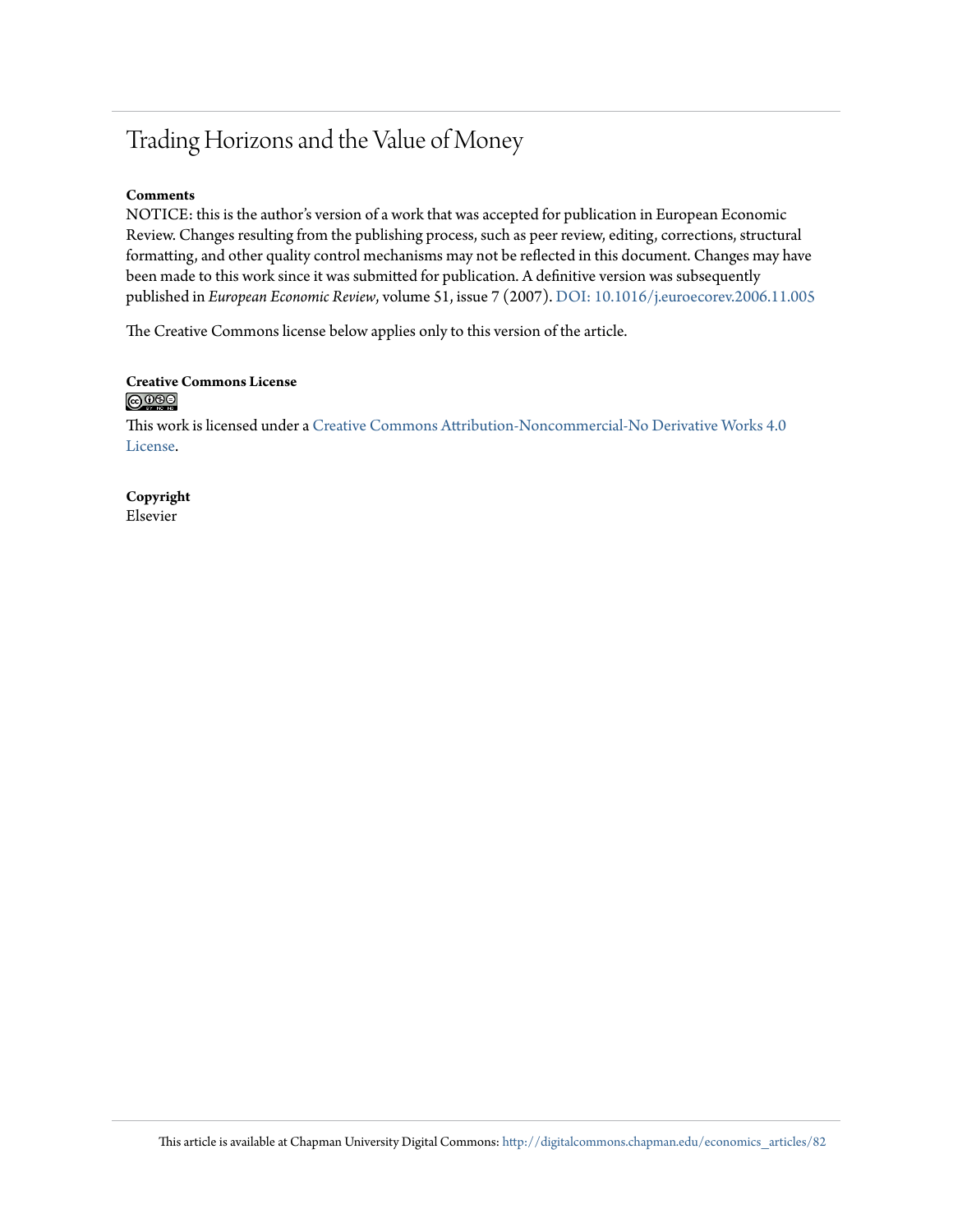

Available online at www.sciencedirect.com





European Economic Review 51 (2007) 1751–1767

<www.elsevier.com/locate/eer>

## Trading horizons and the value of money

Gabriele Camera<sup>a,\*</sup>, Filip Vesely<sup>b</sup>

<sup>a</sup>Purdue University, USA b University of Wisconsin-Milwaukee, USA

Received 18 November 2005; accepted 15 November 2006 Available online 12 January 2007

#### **Abstract**

This paper shows that fiat money can be feasible and essential even if the trading horizon is finite and deterministic. The result hinges on two features of our model. First, individual actions can affect the future availability of productive resources. So, agents may be willing to sell for money, even if on that date they have no reason to accept it. This makes monetary trade feasible in all preceding dates. Second, agents are anonymous and direct their search for partners. So, gift-giving arrangements may be prevented because agents can misrepresent their consumption needs. This makes money essential in exploiting any gains from specialization and trade.

 $\odot$  2006 Elsevier B.V. All rights reserved.

JEL classification: C70; E40

Keywords: Monetary exchange; Finite horizon; Limited enforcement; Specialization

#### 1. Introduction

A basic idea in economics is that allocations can be improved by specialization and trade and can be further expanded by innovations in the trading technology. Fiat money is such an innovation. Indeed, several observers have indicated that the use of ''barren'' tokens facilitates beneficial trades in markets that are subject to a variety of frictions (e.g., see [Ostroy and Starr, 1990\)](#page-18-0).

Interestingly, virtually all fiat monetary models consider infinite trading sequences. The reason is that for intrinsically useless tokens to have value in equilibrium, agents must

<sup>\*</sup>Corresponding author. Tel.:  $+17654944456$ .

E-mail address: [gcamera@mgmt.purdue.edu \(G. Camera\).](mailto:gcamera@mgmt.purdue.edu)

<sup>0014-2921/\$ -</sup> see front matter  $\odot$  2006 Elsevier B.V. All rights reserved. doi[:10.1016/j.euroecorev.2006.11.005](dx.doi.org/10.1016/j.euroecorev.2006.11.005)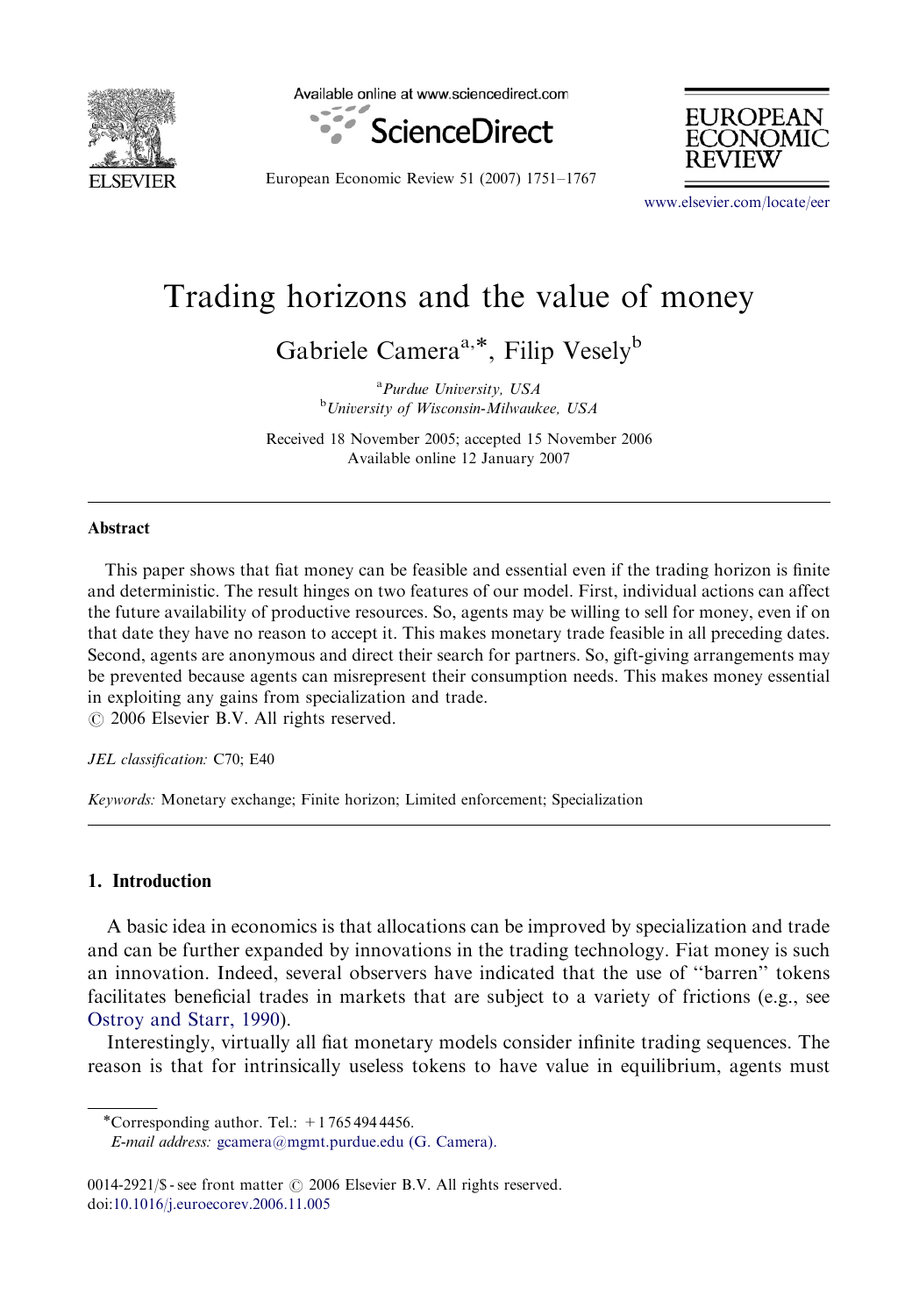expect that someone will want to trade consumption for money at some future date ([Cass](#page-18-0) [and Shell, 1980](#page-18-0)). One may thus infer that money necessarily loses its beneficial role in environments where the trade sequence is finite and deterministic (e.g., see [Kocherlakota,](#page-18-0) [1998](#page-18-0), p. 244). In this study we explain why this would be a rushed conclusion, by using a model in which the actions of a single agent can reduce aggregate productive capacity.

The economy is populated by finitely many dynastic (altruistic) agents from two overlapping generations. The initial old have one token each, the young are productive and society can benefit from specialization and trade. This simply means that the young should produce a high-value good for the old, avoiding other alternatives. We add a reason to worry about consumption of the old, relative to the usual (e.g., [Antinolfi et al., 2001\)](#page-18-0), by letting a dynasty's survival depend on the old's consumption. Hence, the current allocation of output can affect the future availability of productive resources and there is a consumption externality. Another main feature is that matching is endogenous, i.e., agents can direct their search in order to meet a trading partner of their liking. Finally, the model displays a set of frictions that preclude history-dependent credit trades and give money a central role. The dynastic formulation naturally motivates the existence of difficulties in maintaining long-term relationships and in conditioning current actions on observation of past play. We also assume anonymity and limited communication/commitment; only money holdings of an individual are observable, but not his identity and characteristics, trades are unobservable to third parties, and agents can choose autarky at any point in time. These frictions are common in the ''foundations of money'' literature.

A key departure from the typical monetary model, besides consumption externalities, is that the trading sequence is finite. Specifically, we impose a publicly known and deterministic end on the economy's life. For this environment, we prove that multiple Pareto-ranked equilibria are possible, and in some of these equilibria high-value trades take place only if they are supported by the exchange of tokens. In these outcomes, monetary transactions occur until a date sufficiently ahead of the economy's end and, above all, tokens are exchanged in trade because their use allows society to avoid an inferior equilibrium. That is to say, we demonstrate that, for certain parameters, fiat monetary exchange is not only *feasible* when the horizon is finite, but it is also *essential* (e.g., [Huggett and Krasa, 1996; Kocherlakota, 1998\)](#page-18-0). What generates this result?

Clearly, monetary exchange is feasible with infinite horizons, since it is always possible to trade in the future any money that is accepted today. In contrast, with a finite horizon, the feasibility of monetary exchange rests on the assumption that individual actions are strategically non-negligible and have permanent aggregate consequences. This implies that, on money's last trading date, making unilateral transfers to the old is necessary to preserve the stock of productive resources. So, agents may be willing to produce for someone who holds money, even if on that date they have no reason to accept it. Incentives to do so exist when the population is small enough, which is when the future benefit from high productive capacity offsets the current production disutility, i.e., consumption externalities are sufficiently large. This makes monetary trade feasible in all preceding dates, by backward induction.

The essentiality of monetary exchange, instead, is due to anonymity and endogenous matching. These features make ''gift-giving'' trading arrangements unsustainable in large economies because in such settings consumption externalities are small. So, the young would want to direct their search in a socially undesirable manner, misrepresenting their consumption needs. That is, they would attempt to consume, instead of producing, by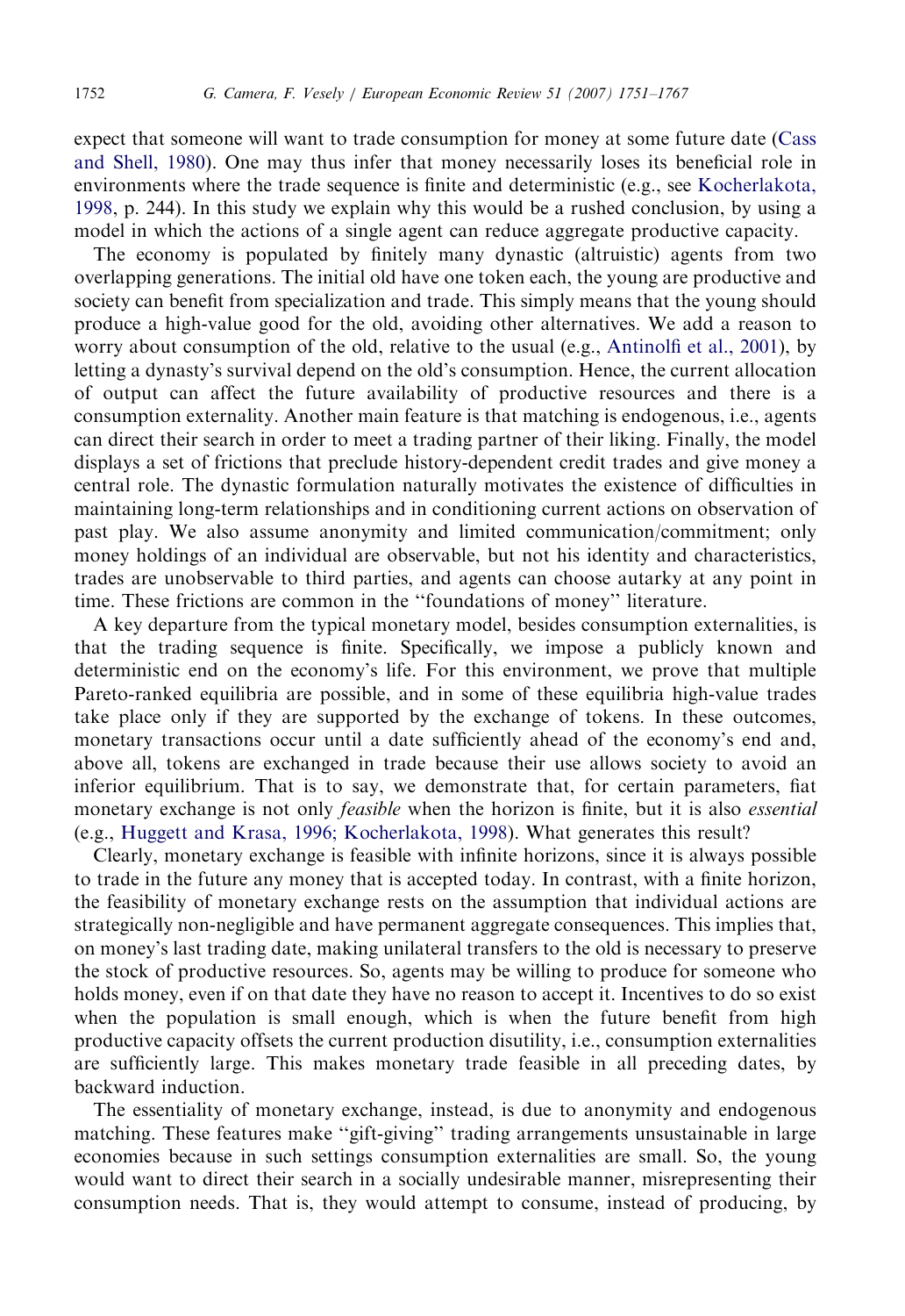pretending to be old. In cases such as these, a monetary trading arrangement can sustain an allocation that is socially preferred. Indeed, if only the old are endowed with money, then the type of undesirable behavior described above can be deterred by making matching and production contingent on money holdings.

This last result is more delicate since it is not robust to variations in the key features of the environment. For example, without anonymity search could be directed based on individual features. This is likely to make money inessential since agents can condition production on age or other observable elements. The same could occur in economies where matching is exogenous, especially if it is random, since this would prevent a socially desirable selection of partners, and hence an efficient allocation of consumption.

Our study makes several contributions to monetary theory. First, we add to a literature concerned with the purpose of monetary exchange in environments with finite populations. Prior research (e.g., see [Kandori, 1992; Araujo, 2004](#page-18-0)) has shown that money does not play an essential role when infinitely-lived agents are sufficiently patient, since social norms can sustain beneficial trades. If trading horizons are finite and publicly known, however, social norms may break down. In this case, we prove that incorporating money in the exchange process is welfare improving as it prevents agents from taking undesirable actions.

Second, we complement work on the existence of monetary equilibria in economies characterized by finite trade sequences, in which money has either an implicit role or the final date is uncertain.<sup>1</sup> We contribute to this research by proving that fiat money has a fundamental allocative function in environments where, more generally, money has an explicit medium-of-exchange role and the trading horizon is also *publicly* known.

Finally, we contribute to a literature on payments systems in the context of models characterized by commitment and enforcement limitations (e.g., see [Mills, 2004](#page-18-0)). In economies with these types of frictions, the incentive-compatibility of debt repayment generally rests on the possibility to either directly reward desirable behavior, currently or in the future, or to collateralize loans, or to punish undesirable behavior, for instance by identifying and excluding defaulters from future credit. We extend this literature by studying anonymous trading environments where these types of incentives cannot be offered and, yet, an agent will still prefer to voluntarily reduce his current payoff (he will repay his debt) because this is necessary to avert an adverse aggregate state.

The study is organized as follows. Section 2 describes the economic environment. Section 3 discusses the dynamic game and the equilibrium concept adopted. Section 4 presents the main result and establishes the key requirements for feasibility and essentiality of monetary exchange. Finally, Section 5 concludes.

#### 2. Environment

We propose a conceptually simple model where the available productive resources depend on past allocations of consumption, in order to bring to light the workings of an anonymous trading framework where specialization and trade are beneficial to society. Along the way, we will motivate its central features and its simplifying assumptions.

<sup>&</sup>lt;sup>1</sup>See [Faust \(1989\); Kultti \(1995\); Kovenock and de Vries \(2002\)](#page-18-0). The continuous-time model of Faust has a terminal date but an infinite number of trade rounds. The models of Kultti and Kovenock and de Vries share one or more of these features: (i) Agents are asymmetrically informed on either the last trading date or their position at that date (buyer or seller) or (ii) money is a unit of account.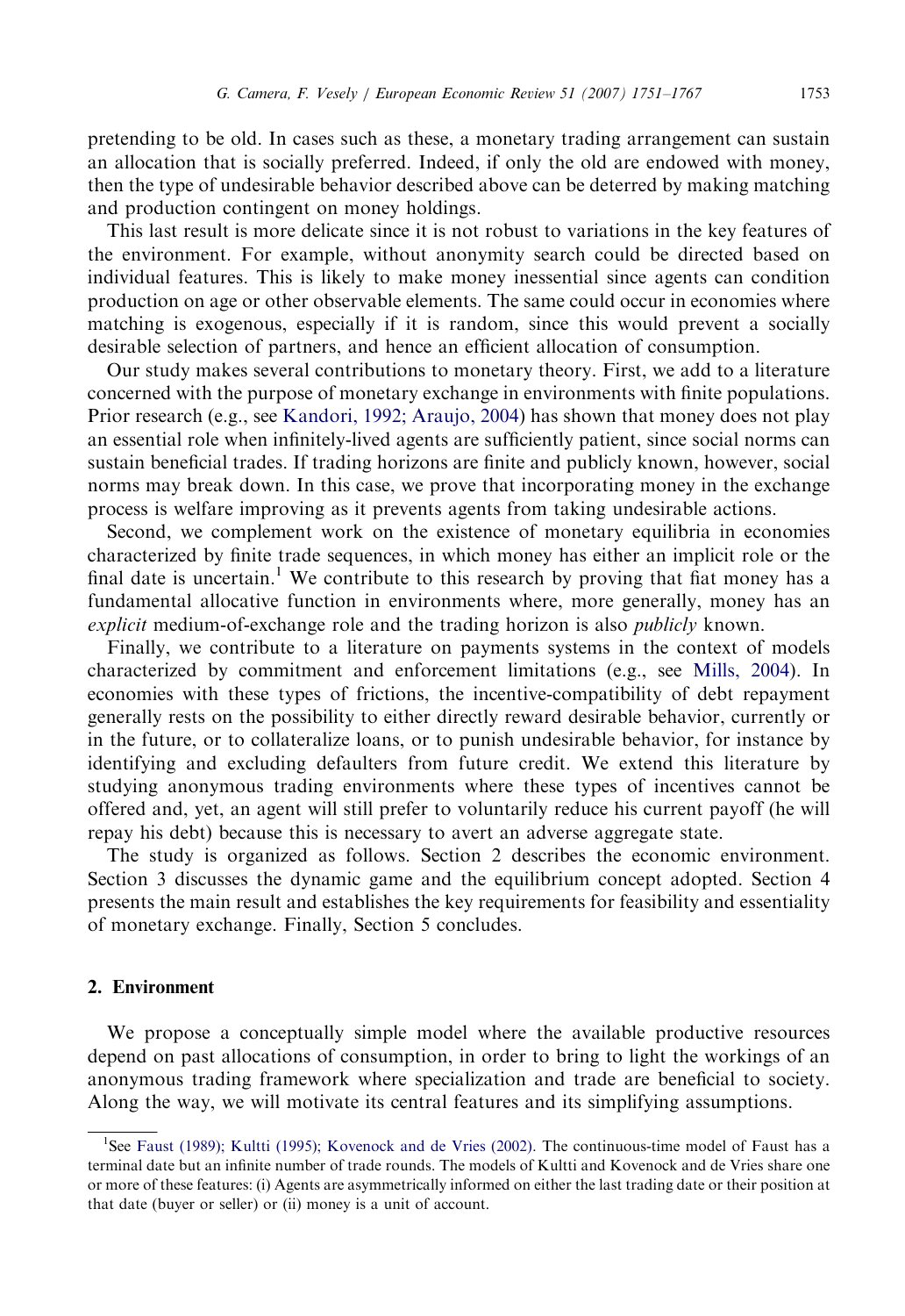Time is discrete,  $t = 0, 1, \ldots, J < \infty$ . In  $t = 0$  there are  $2N \in \mathbb{N}_+$  spatially separated dynastic agents divided in equal proportion between young and old members of twoperiod-lived overlapping generations. The agents are altruistic in that their objective is the maximization of their dynasty's lifetime utility from consumption of either of two types of non-storable goods, denoted ''market'' and ''home''. The key difference from similar models of dynastic agents (e.g., [Fuster et al., 2003](#page-18-0)) is that consumption of some good is a necessary input for the preservation of one's dynasty. Specifically, an old agent generates an offspring only if he consumes; otherwise, the dynasty dies out.<sup>2</sup> As in other overlapping generations models, we make productive resources available to the young so the size of the new generation is a key aggregate state variable. These features capture—simply and intuitively—the notion that the current allocation of consumption may affect the future availability of productive resources.

Endowments are as follows. Each initial old has an indivisible unit of fiat money. Each young has a production opportunity that can be used in one of two ways. He can use it to produce alone one indivisible market good by supplying effort that generates disutility  $e \in (0, \beta u)$ . Here,  $u > 0$  is the period utility from consumption of a market good and  $\beta \in$  $(0, 1)$  is the discount factor. To motivate the need for trade, we assume that the young do not derive utility from their own market production (e.g., [Diamond, 1982\)](#page-18-0). The alternative use of the production opportunity is as follows. The young can team-up with someone else—young or old—in order to costlessly produce a home good that can be only split in half and then consumed.<sup>3</sup> Each partner is assumed to derive  $\alpha u$  period utility from such team activity, with  $\alpha \in (0, \frac{1}{2})$ . Thus, although home goods are least preferred, team activity allows agents to improve over autarky in the stage game. Indeed, we set the agents free to choose autarky at every point in time and the possibility of home production will allow us to sustain active trade equilibria when horizons are finite.

On each date agents select independently and simultaneously either autarky—which generates zero current utility—or anonymous trade. By this we mean that the agent elects to match to someone else—whose identity and history cannot be observed—for the purpose of trading. We assume that, although the initial population is known, the number of traders cannot be directly observed. Traders' interaction occurs according to a directed matching process whose operation is detailed in the next section. Here, we simply note that this process is essentially an assignment rule that exhausts all mutually desirable pairings selecting traders at random. As is standard in many models of money, we assume that traders can hold only one unit of money, cannot communicate across matches, are anonymous and are unable to enforce or commit to an action. Finally, we assume that paired agents can only observe their respective actions and money holdings and that their exchange is based on a direct trading mechanism that is taken as given.

In summary, in this model trading arrangements are endogenous and the current allocation of consumption affects the future availability of productive resources. Money may have a fundamental role since the owners of productive resources cannot access trade

<sup>&</sup>lt;sup>2</sup>Hence, the model can be interpreted as a simpler version of one in which either survival probabilities or the discount factor depend explicitly on the allocation of consumption, approaches seen in the literature of life-cycle consumption choices (e.g., [Ray and Streufert, 1993](#page-18-0) or [Shi and Epstein, 1993\)](#page-18-0). The simplicity of our formulation enhances the transparency of the analysis. <sup>3</sup>

 $<sup>3</sup>$ This technological assumption simplifies the exposition and creates incentives to find a partner. Making the</sup> home good divisible and introducing bargaining leaves the main results unaltered as long as no party earns an excessive share.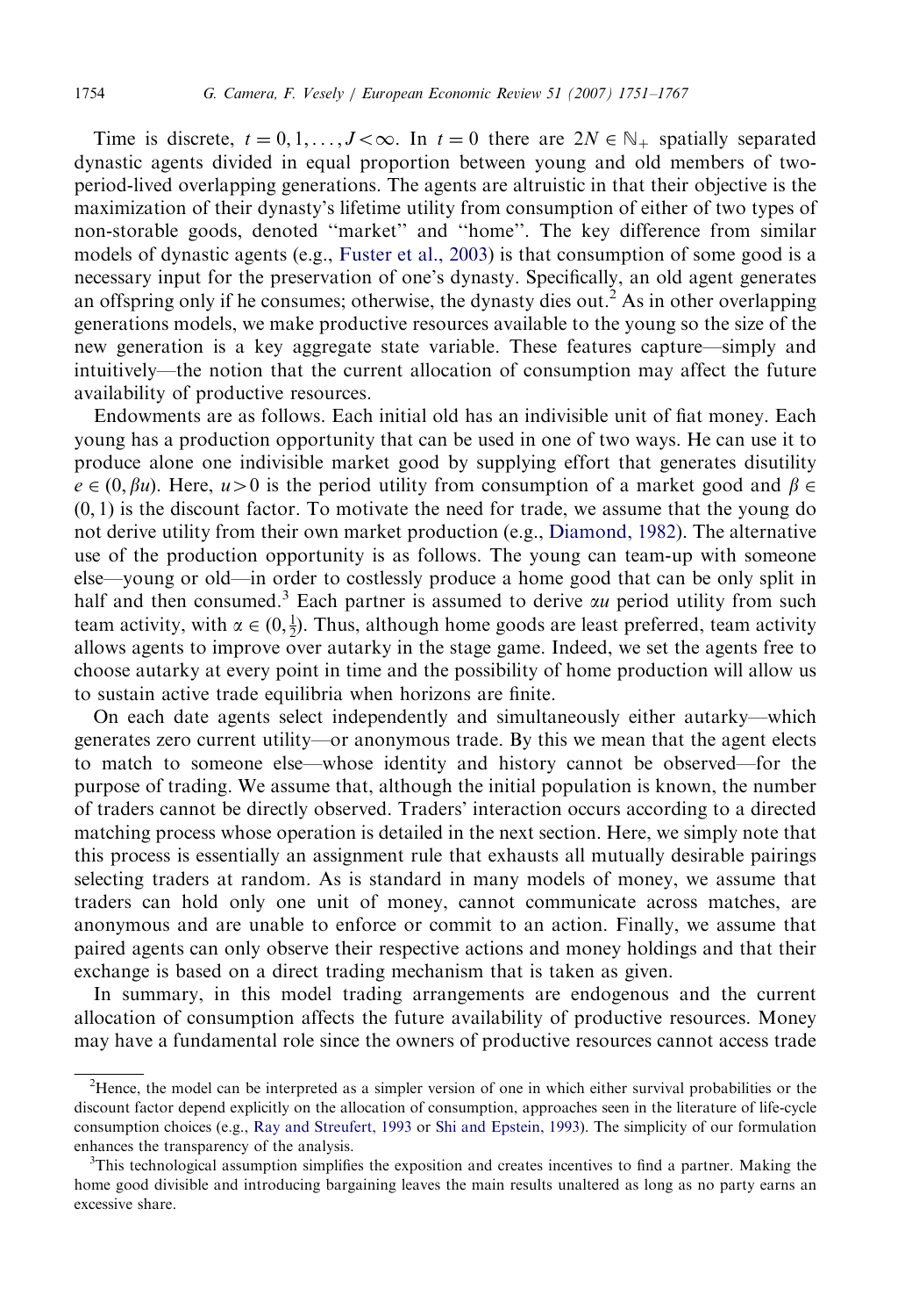histories. The dynastic agents formulation not only highlights the link between current consumption and future productive capacity, but it naturally motivates the absence of repeated interaction and especially the unobservability of trading histories. Indeed, old agents cannot share trade histories with their offspring, and the offspring cannot directly observe past play. These features allow us to make explicit a set of informational frictions that preclude credit-type trades.

#### 3. Symmetric equilibria

Agents play a game of imperfect information that, on every date, has two stages. At the beginning of each period, the agent must choose whether to trade and the partner's desired features. Then, pairwise matches are formed among those who have selected to trade. In the second stage, each matched agent proposes a trading plan that is implemented only if the proposals are consistent. At each stage agents can select autarky.

Specifically, denote the agent's state at the beginning of t by  $z(t) = (m, a)$  where  $m = 0, 1$ is money holdings and  $a = 0, 1$  is the age, young or old. The agent must choose whether and with whom to trade, taking as given the choices of others. He can choose either autarky, denoted 0, or a trading position denoted  $\tau = b$ , s, i.e., trade as a buyer or seller ( $b$  or  $s$ ). He also chooses whom to match with by selecting the partner's desired characteristics: Money holdings  $m'$  and trading position  $\tau'$ . We focus on pure strategies and denote by  $\omega_z(t)$  these beginning-of-period t choices of a representative agent, so

$$
\omega_z(t) = \begin{cases} 0 & \text{if autarky is selected,} \\ (\tau, \tau', m') & \text{if trade is selected.} \end{cases}
$$

For instance, if  $\omega_{1,1}(t) = (b, s, 0)$ , then we are dealing with an old agent with money, since  $z = (1, 1)$ . This agent has chosen to trade as a buyer, since  $\tau = b$ , and to match to a seller without money, i.e.,  $\tau' = s$  and  $m' = 0$ .

Given these choices, pairings take place in a manner that reflects the traders' selections. This can be thought of as a directed matching process that—without going into unnecessary details—has the following key characteristics. First, two traders can match only if their choices  $\omega$  are mutually consistent. For example, consider two agents, say, 1 and 2, on some date t. Considering agent  $j = 1, 2$ , suppose he is characterized by the state  $z_j = (m_j, a_j)$  and his desire to trade is specified by a matching choice  $\omega_j = (\tau_j, \tau'_j, m'_j)$ . Let  $-j$ denote the other agent when  $j$  is fixed. The agents' matching choices are consistent if we have  $\tau_j = \tau'_{-j}$  and  $m'_j = m_{-j}$  for  $j = 1, 2$ . That is agent 1 wants to match with someone who fits the profile of agent 2, and vice versa.

Second, matching must be feasible, a notion formalized by assuming that the probability of the desired matching depends on the number of buyers B and sellers S. In particular, if sellers want to match with buyers—and vice versa—every trader is matched as desired only if  $B = S$ . If  $B \neq S$ , then the representative trader on the "long" side of the market matches with someone with probability  $\min(S, B)/\max(S, B)$  and remains unmatched otherwise. Matched traders are anonymous.<sup>4</sup>

Unmatched traders do nothing while paired agents interact via a direct trading mechanism. Each trader can take a single action that may depend only on  $z$ ,  $t$  and the

<sup>&</sup>lt;sup>4</sup>For another interpretation of anonymity in matching models see [Aliprantis et al. \(2006\)](#page-18-0).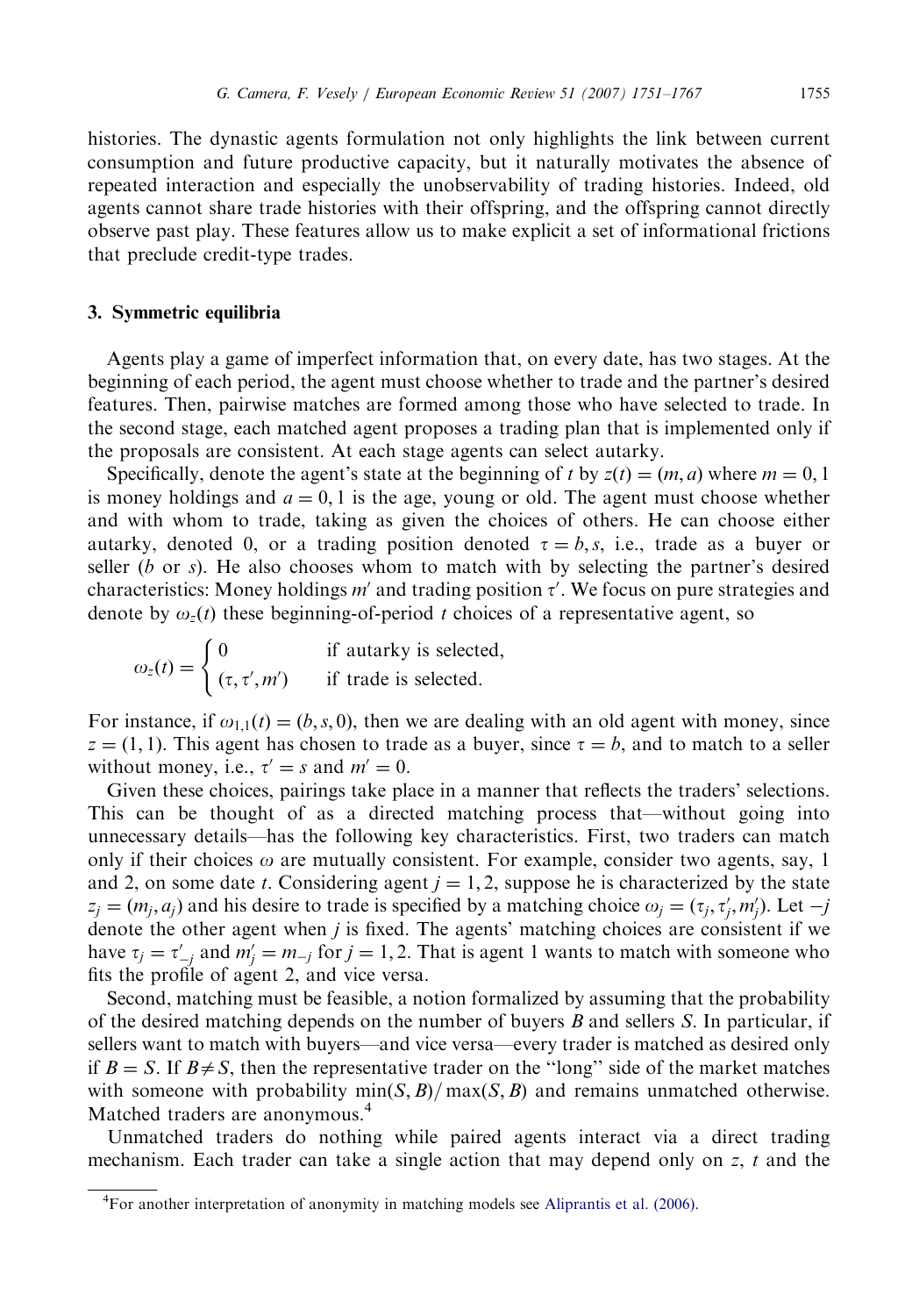partner's money holdings  $m'$ . Assuming the action induces a single outcome, we can think of traders as playing a coordination game simultaneously proposing a feasible transfer of goods (home or market) and tokens, denoted

$$
x_z(t,m') = (h,g,d).
$$

Here  $d, g \in \{-1, 0, 1\}$  and  $h \in \{\frac{-1}{2}, 0, \frac{1}{2}\}$  denote the proposed transfer  $(-)$  or request  $(+)$  of h home goods, q market goods and  $\bar{d}$  money. Consistent proposals are implemented, else autarky results. Actions and outcomes are unobserved by others and the match breaks at the period's end.

We model limited commitment by requiring that the trading mechanism satisfies sequential rationality, following [Kocherlakota \(1998\)](#page-18-0). Without introducing additional notation, this simply means that the agent's pure strategy must be a mapping from all possible information sets into actions and it specifies a weakly optimal action at each information set, given that all others follow their strategies in the current and all future information sets. In particular, we note that since an agent can always choose autarky in (or outside) a match, for any action taken by anyone else, then it must be the case that equilibrium actions be compatible with individual incentives.

In constructing an equilibrium we focus on symmetric (pure) strategies, checking only unilateral one-period deviations (the unimprovability principle allows us to do so), restricting attention to environments where multiple deviations are not allowed (e.g., matched agents cannot both deviate). To sum up, we adopt the following equilibrium concept.

**Definition 1.** An equilibrium is a list of pure strategies  $\{\omega_z(t), x_z(t, m')\}_{t=0}^J$  that are sequentially rational and are identical for agents in an identical state.

In what follows, we will say that on date  $t$  there is *monetary trade* if sellers of market goods require a token in exchange for their production, i.e., if  $d = 1$ . Throughout the discussion, we retain the following assumption:

$$
\frac{-e + \beta u}{1 + \beta} \le \alpha u < \frac{u - e}{2}.\tag{1}
$$

Simply put, the second inequality implies that market production and trade generates the greatest surplus in the economy. Thus, a planner who treats agents identically, would choose to have the young produce a market good for the old, on each date. The first inequality, however, implies that a young would rather avoid this plan and would prefer to engage in home production on each date. Clearly, with an infinite horizon, monetary exchange can support production and trade of market goods. The question is whether this is also possible when the trading horizon is finite, which is what we study next.

#### 4. Trading in a finite horizon

This section shows how, despite the impossibility to pass on money ad infinitum, society can exploit the availability of tokens to maximize the gains from specialization in production and trade.<sup>5</sup> The main result is summarized as follows.

<sup>5</sup> See [Camera et al. \(2003\)](#page-18-0) for an infinite-horizon model in which the use of money allows greater production specialization but this also lowers societal welfare.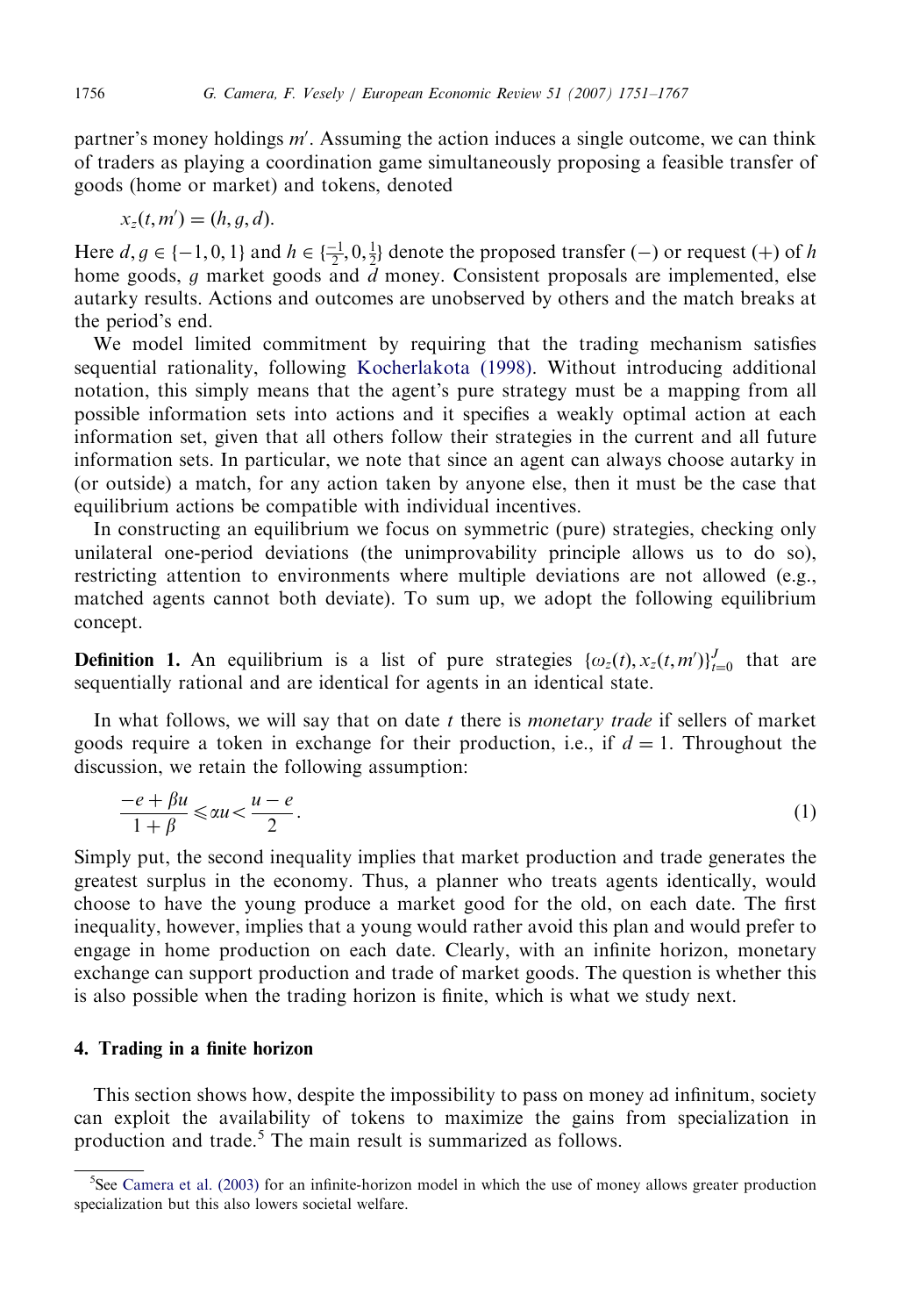Proposition 1. If agents are sufficiently patient, then there exist finite-horizon economies in which fiat monetary exchange is not only feasible but it is also essential.

The remainder of this section is devoted to proving this statement. To do so, we will take several steps, formalized into distinct Lemmas. First, we show that fiat monetary exchange can be feasible on a set of initial dates, even if the economy has a finite and deterministic life. This amounts to demonstrating that on money's last trading date young agents are willing to produce for someone who holds a token, despite the fact that they have no reason to accept it. By backward induction, monetary trade is feasible in all preceding dates. Second, we establish conditions such that gift-giving arrangements cannot implement the allocation that is supported by fiat monetary exchange. That is, fiat money is essential. Finally, we present conditions, in terms of the parameter of the economy, such that monetary trade is both feasible and essential.

#### 4.1. Patterns of matching and exchange

We start our analysis by formalizing two basic matching and trading strategies, which, for simplicity, we call monetary and non-monetary.

We say that on some date t agents adopt a *non-monetary* pattern of exchange if on that date they engage in home production. That is, each young chooses to match to an old, and vice versa, in order to produce and share consumption of a home good. This strategy is independent of money holdings. Formally, on date  $t$ , if we call the young a seller and the old a buyer (without loss in generality), then for all  $m$  and all  $m'$  we have

$$
\omega_z(t) = \omega_z^{**} = \begin{cases}\n(b, s, \cdot) & \text{if } z = (m, 1), \\
(s, b, \cdot) & \text{if } z = (m, 0),\n\end{cases}
$$
\n
$$
x_z(t, m') = x_z^{**} = \begin{cases}\n(\frac{1}{2}, 0, 0) & \text{if } z = (m, 1), \\
(\frac{-1}{2}, 0, 0) & \text{if } z = (m, 0),\n\end{cases}
$$
\n(2)

where, slightly abusing notation, we set  $m' = \cdot$  in  $\omega_z^{**}$  to emphasize that matching does not depend on money holdings.

This pattern of matching and exchange on date  $t$  implies that there are  $N$  young-old matches where the home good is produced and consumed in equal amounts. It is immediate that non-monetary trade for all dates is an equilibrium because it is an equilibrium of the stage game. To see why, consider a representative date  $t = 0, 1, \ldots, J$ . Notice that no-one would want to deviate from equilibrium play because home production is costless and any deviation implies zero consumption. Indeed, if the agent deviates from the matching choice  $\omega_z^{**}$ , then he cannot find a partner. If he defects from the trading proposal  $x_{z}^{**}$ , then he cannot consume. Either way, a defection generates zero payoff, instead of au.

Now, instead, suppose that on date t old agents choose to buy market goods in exchange for money, while the young choose to sell market goods for money, which is what we have earlier called monetary trade. Formally, we have

$$
\omega_z(t) = \omega_z^* = \begin{cases}\n(b, s, 0) & \text{if } z = (1, 1), \\
(s, b, 1) & \text{if } z = (0, 0),\n\end{cases}
$$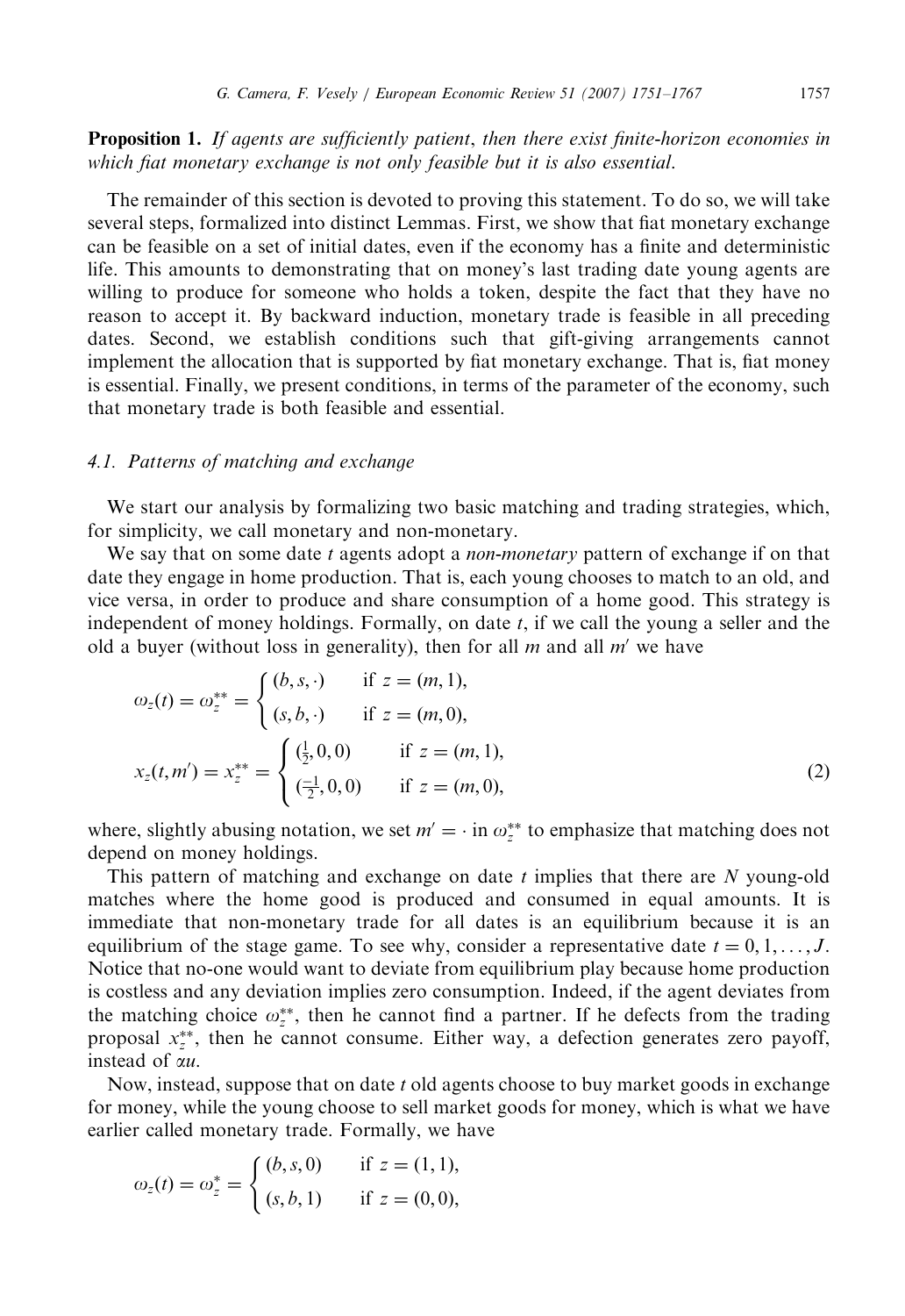1758 G. Camera, F. Vesely / European Economic Review 51 (2007) 1751–1767

$$
x_z(t, m') = x_z^*(m') = \begin{cases} (0, 1, -1) & \text{if } z = (1, 1) \text{ and } m' = 0, \\ (0, -1, 1) & \text{if } z = (0, 0) \text{ and } m' = 1. \end{cases}
$$
(3)

If (3) is the pattern of exchange adopted on date t, then there are N buyer–seller pairs in the economy, but only the old consume. Clearly, this cannot be an equilibrium of the stage game, because production is costly. Therefore, it cannot be a stationary pattern of exchange for a finite horizon economy; no one would produce for a token on date J. However, we can conjecture an equilibrium with a simple ''regime switch'' occurring on some date  $T \in \{1, \ldots, J\}$  that separates two different, time-invariant, trading regimes.

Specifically, we will proceed by conjecturing that monetary trade can be sustained only until a date  $T-1$ , which we suppose to be an odd number, without loss in generality. Then, on date  $T$  tokens lose value and subsequently agents engage in home production. We call this a *monetary equilibrium* (slightly abusing the language) since when market goods are produced, they are only sold for money. Such a trading arrangement is characterized by strategies that are time-invariant in the subintervals  $[0, T-1]$  and  $[T, J]$ .

Formally, along the equilibrium path we have

$$
\omega_z(t) = \begin{cases}\n\omega_z^* & \text{if } t = 0, ..., T - 1, \\
\omega_z^{**} & \text{if } t = T, ..., J, \\
x_z(t, m') = \begin{cases}\nx_z^*(m') & \text{if } t = 0, ..., T - 1, \\
x^{**} & \text{if } t = T, ..., J,\n\end{cases}\n\end{cases}
$$
\n(4)

which is a combination of (2) and (3). Therefore, the allocation associated to (4) is characterized by a deterministic consumption sequence, although on T agents switch to a less rewarding consumption. Note that, in formalizing the equilibrium strategy, it is unnecessary to specify the actions taken, off equilibrium, when  $z = (1, 0)$  or  $z = (0, 1)$  on dates  $t = 0, \ldots, T - 1$ . Indeed, a decision node in which some young has money at the start of life, i.e.,  $z = (1, 0)$ , cannot be reached as a result of one-shot deviations from equilibrium play, by a single agent. A node in which an old is without money, i.e.,  $z = (0, 1)$ , can be reached as a result of a deviation. However, the actions of this agent affect neither his payoff nor the payoff of others.

To see why  $z = (1,0)$  cannot arise on  $t \leq T - 1$ , notice that a young starts life with money, off equilibrium, only if he has a bequest from his predecessor. No deviation can lead to this, since the old must consume to have an offspring. Due to the direct trading mechanism adopted, consumption requires the exchange of money. Thus, if an old is left with money, then he must have not consumed and, especially, he must have not consumed a home good (this requires two deviators). Suppose, instead, that some agent x is old without money, i.e.,  $z = (0, 1)$ . This node is reached on t only if on  $t-1$  an old does not buy, or a young does not sell. Either way, some old does not consume on  $t - 1$  and his dynasty dies out. The deviation is known only to agent x, since the number of traders is unobservable, and on t there are  $N-1$  young sellers and  $N-1$ old buyers with money, who play equilibrium. Thus, old agent  $x$  can neither match nor consume, no matter how he behaves; his dynasty dies out and from  $t + 1$  there are  $N - 1$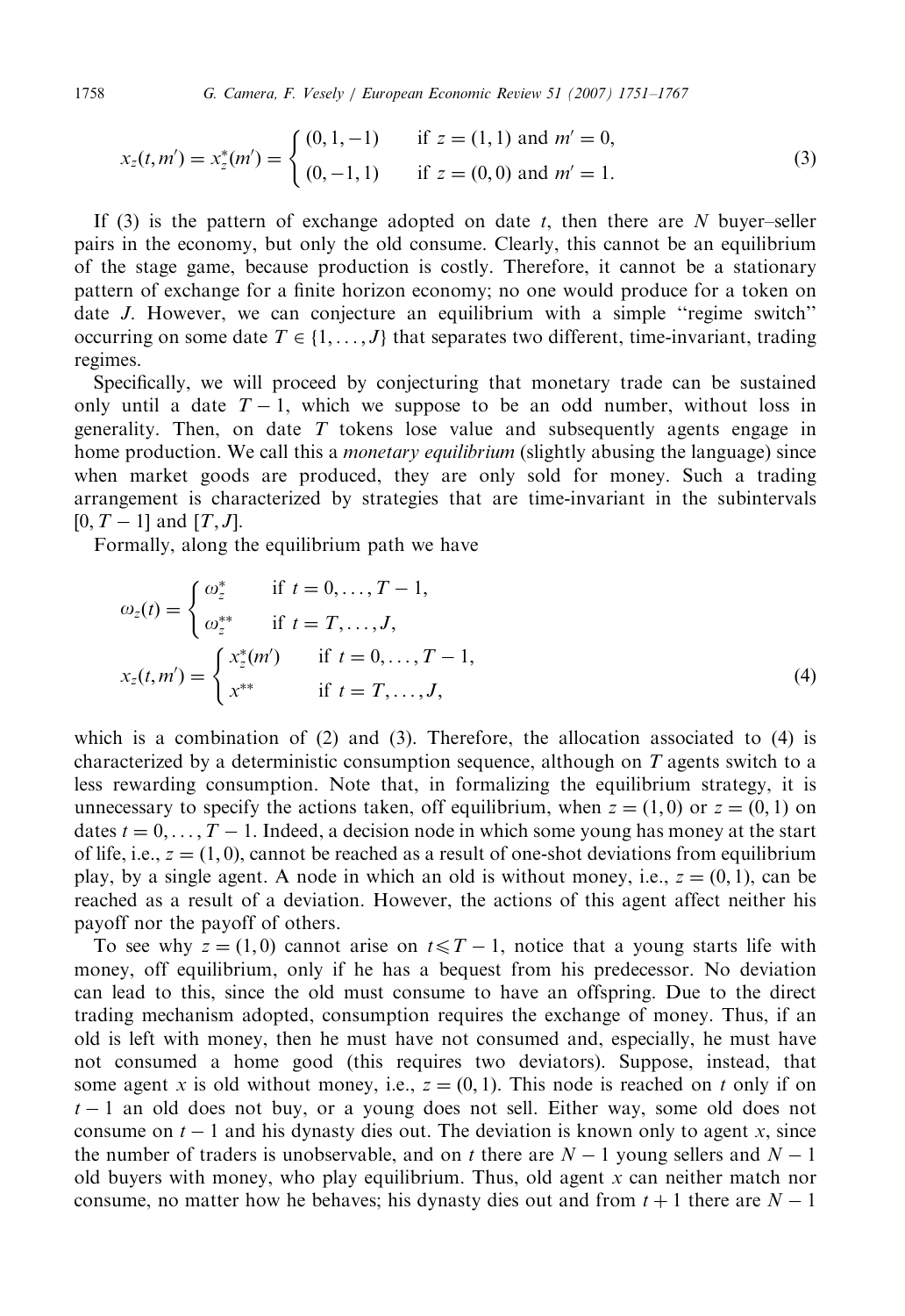old buyers and  $N-1$  young sellers. Thus, the actions of x on date t affect neither his nor the payoff of others.

#### 4.2. Payoffs

Given (4), we can define equilibrium payoffs or present discounted value of expected lifetime utilities. Let  $V_s(t)$  denote the equilibrium payoff to a young agent, a seller, at the start of date  $t = 0, \ldots, J$ . Similarly, if the agent is old, i.e., he is a buyer, we denote his payoff by  $V<sub>b</sub>(t)$ . Recursive formulation of payoffs yields

$$
V_s(t) = \begin{cases} -e + \beta V_b(t+1) & \text{if } t = 0, ..., T-1, \\ v_c(J-t+1) & \text{if } t = T, ..., J, \end{cases}
$$
  

$$
V_b(t) = \begin{cases} u + \beta V_s(t+1) & \text{if } t = 0, ..., T-1, \\ v_c(J-t+1) & \text{if } t = T, ..., J, \end{cases}
$$
 (5)

where for  $t = T, \ldots, J$  we define

$$
v_c(J - t + 1) = \frac{(1 - \beta^{J - t + 1})\alpha u}{1 - \beta}.
$$
\n<sup>(6)</sup>

On date  $t = T$ , the equilibrium payoff  $v_c(J - T + 1)$  depends on the trade rounds that separate the end of monetary trade  $T$  from the terminal date  $J$ . Of course, payoffs increase with *J* and as we move to an infinite horizon we have  $v_c(J - t + 1) \rightarrow \alpha u/(1 - \beta)$ .

Now, consider equilibrium payoffs on a date  $t = 0, 1, \ldots, T - 1$ , recalling that T is an even number. Suppose that  $t$  is also even (including zero). Hence, a young seller on date  $t$ expects his dynasty to accomplish  $(T - t)/2$  monetary trade cycles, selling and buying a market good. Each cycle generates utility  $-e + \beta u$ . On date T his descendant is old and engages in home production. Similar considerations can be made for an old buyer, with the difference that each monetary trading cycle generates  $u - \beta e$  utility. Now, instead, suppose that t is an odd period. Again, consider a young seller on date t. He suffers disutility  $-e$ and expects his dynasty will subsequently accomplish  $[T - (t + 1)]/2$  monetary trade cycles, buying and selling a market good earning utility  $u - \beta e$ . For a buyer, instead, each subsequent monetary cycle generates utility  $-e + \beta u$ .

Thus, if we consider a date  $t = 0, \ldots, T - 1$  and let *n* denote the remaining monetary trading cycles, then the equilibrium payoff satisfies:

$$
V_{b}(t) = \begin{cases} \sum_{n=1}^{T-t} \beta^{2(n-1)}(u - \beta e) + \beta^{T-t}v_{c}(J - t + 1) & \text{if } t \text{ is even,} \\ -e + \beta V_{s}(t + 1) & \text{if } t \text{ is odd,} \end{cases}
$$
  

$$
V_{s}(t) = \begin{cases} \sum_{n=1}^{T-t} \beta^{2(n-1)}(-e + \beta u) + \beta^{T-t}v_{c}(J - t + 1) & \text{if } t \text{ is even,} \\ u + \beta V_{b}(t + 1) & \text{if } t \text{ is odd,} \end{cases}
$$

Having defined payoffs, we can easily demonstrate that society can benefit from specialization in production and trade. To do so, we rank allocations based on their social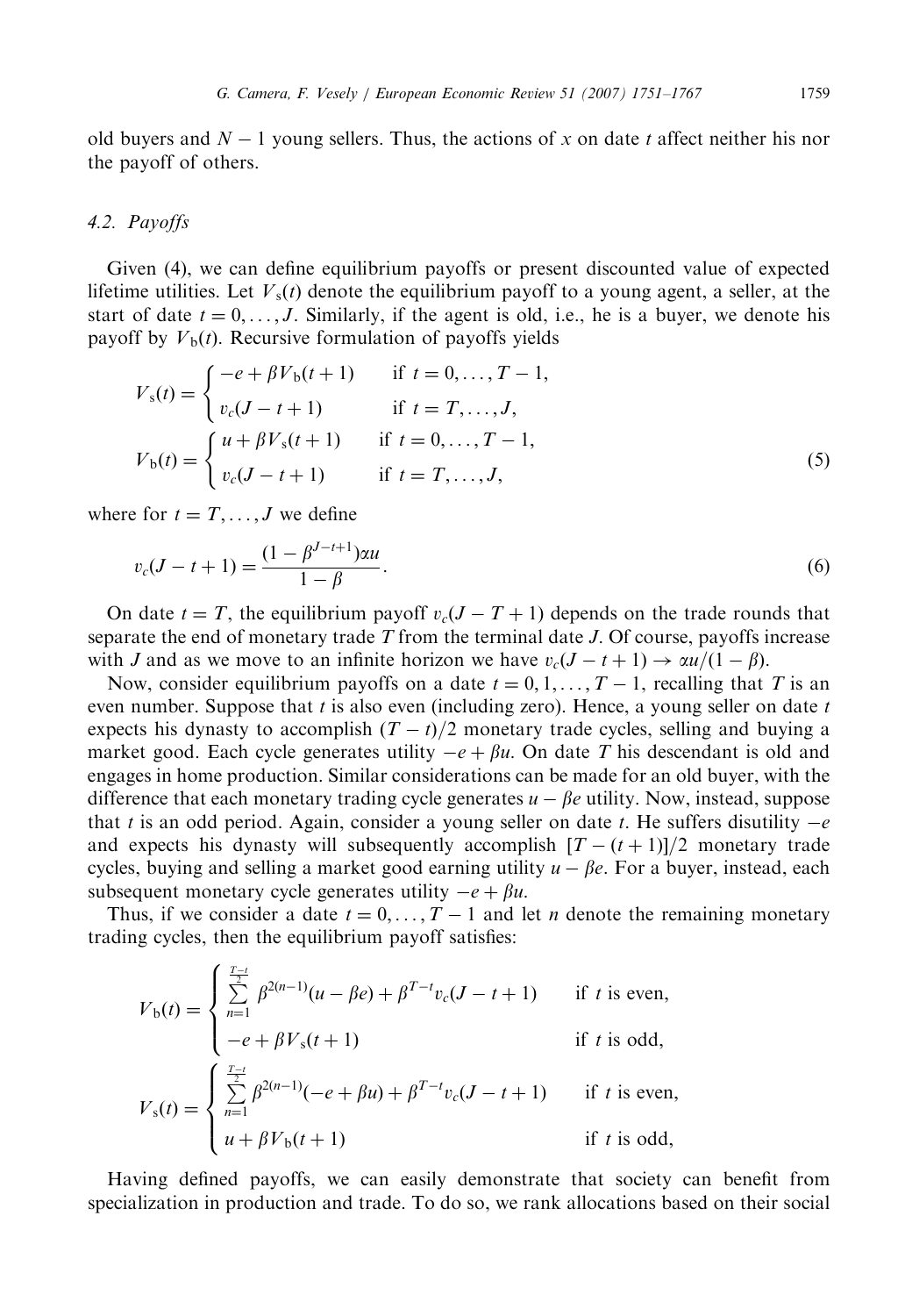welfare, which we calculate using the standard measure of average payoff (e.g., see [Diamond, 1982\)](#page-18-0). We find the following.

**Lemma 1.** Fix some date  $T \le J$ . The allocation associated to the trading pattern in (4) generates higher social welfare than permanent home production.

**Proof.** Notice that on any date  $t$  monetary trade maximizes aggregate surplus because  $u - e > 2\alpha u$  from (1). Clearly, the allocation generated by trading as in (3) on all dates, is the unique efficient allocation, but it is unattainable since there is neither commitment nor enforcement. Thus, suppose that the allocation associated to (4) can be attained. Recalling that  $1 + \beta^2 + \beta^4 + \cdots + \beta^{T-2} = \{1 - \beta^{2[(T-2)/2+1]}\}/(1 - \beta^2)$  for T even, we have

$$
V_s(0) = \frac{1 - \beta^T}{1 - \beta^2} (-e + \beta u) + \beta^T v_c (J - T + 1),
$$
  

$$
V_b(0) = \frac{1 - \beta^T}{1 - \beta^2} (u - \beta e) + \beta^T v_c (J - T + 1).
$$

To measure social welfare, consider a representative buyer and a seller. Permanent home production generates payoff  $v_c(J+1) = (1 - \beta^{J+1})\alpha u/(1 - \beta)$ , while the allocation associated to (4) generates average payoff

$$
\frac{V_s(0) + V_b(0)}{2} = \frac{1 - \beta^T}{1 - \beta} \left(\frac{u - e}{2}\right) + \beta^T \frac{(1 - \beta^{J - T + 1}) \alpha u}{1 - \beta}.
$$

It is immediate that  $v_c(J+1) < [V_s(0) + V_b(0)]/2$  can be rearranged as  $\alpha u < (u-e)/2$ . Hence, the monetary allocation generates higher social welfare, due to assumption (1). Social welfare increases with the rounds of monetary trade, since  $[V_s(0) + V_b(0)]/2$  is increasing in  $T$ .  $\Box$ 

In our model, society benefits from specialization and trade. The young should produce market goods and the old should consume them. This pattern of exchange is socially beneficial because it maximizes both the number of matches and the surplus generated in each match. Consequently, two natural questions arise. First, is monetary exchange feasible? Second, can we sustain the monetary allocation by simply devising a selfenforcing plan of unilateral transfers? We proceed by providing an answer to the first question.

#### 4.3. Feasibility of monetary exchange

To address the feasibility of monetary exchange, we must verify that certain individual rationality and incentive compatibility requirements are satisfied.

To start, participation in trade must be individually rational, i.e., on each date agents must weakly prefer trade to autarky. Clearly  $\omega_z(t) \neq 0$  for all t if  $V_b(t) \geq 0$  and  $V_s(t) \geq 0$ . Since we have assumed  $-e + \beta u > 0$ , equilibrium payoffs are always positive as long as

$$
V_{s}(T-1) = -e + \beta v_{c}(J - T + 1) \geq 0,
$$

i.e., on money's last trading date a seller's payoff must be positive.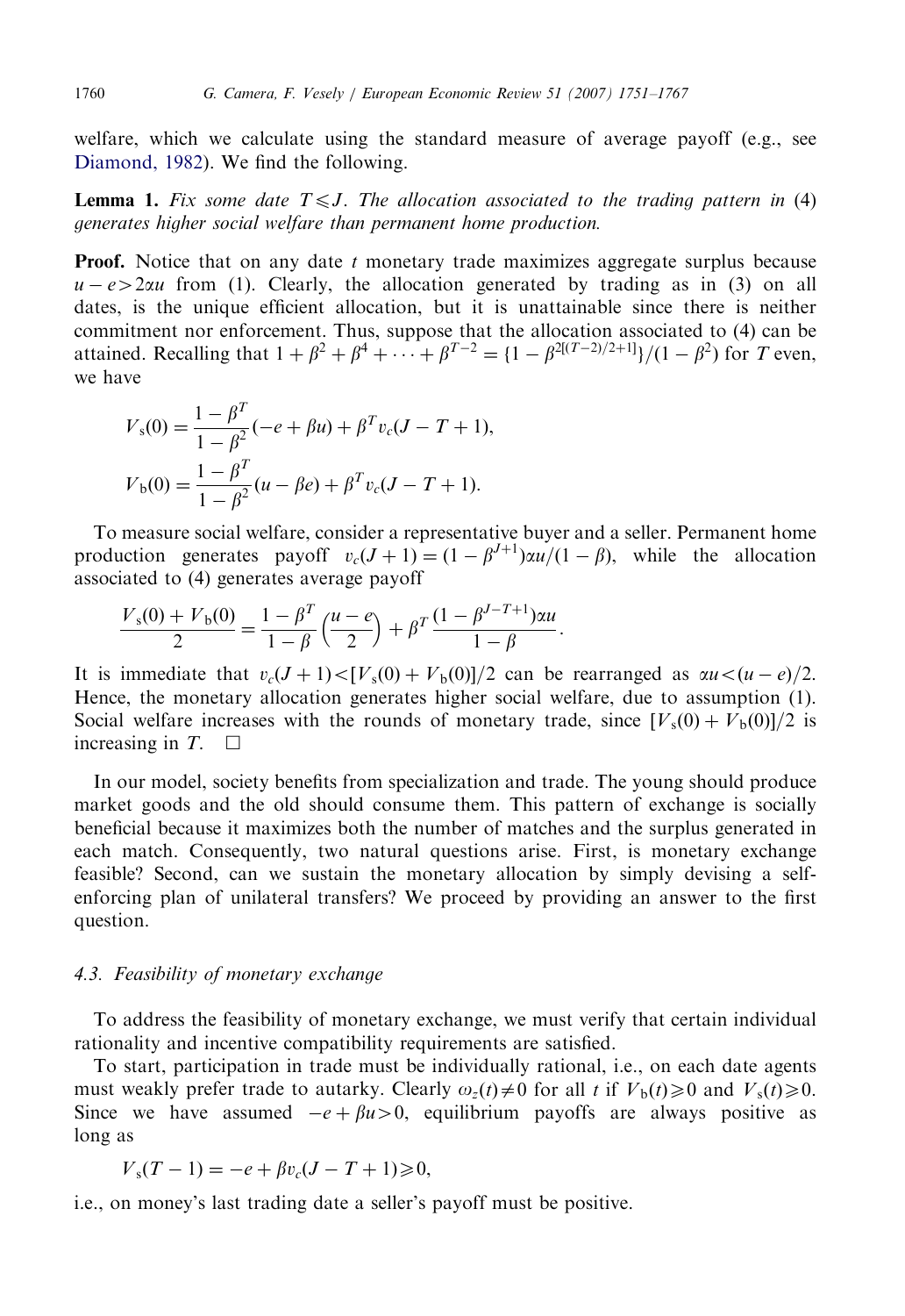A trader's actions must also be incentive compatible. This amounts to verifying that the agent does not strictly prefer to match or trade differently than what is prescribed by the monetary equilibrium strategy. Of course, the feasibility of fiat monetary exchange hinges on the seller's behavior on date  $T-1$ , since he knows that money has no future value. Intuitively, on this date there is no reason to accept money and so selling amounts to offering a gift to someone who will never be met again. Below, we provide a condition sufficient to ensure the feasibility of monetary exchange.

**Lemma 2.** Fix a date  $T \le J$ . Conjecture a monetary equilibrium as in (4). If we let

$$
\bar{N} = \frac{\beta \alpha u (1 - \beta^{J - T + 1})}{e(1 - \beta)},
$$

then for each  $N \leq \bar{N}$  the monetary equilibrium strategies are individually optimal.

**Proof.** Fix a date  $T \le J$ . Conjecture a monetary equilibrium as in (4). Our previous discussion indicates that these strategies are individually optimal in all dates  $t = T, \ldots, J$ . Hence, we must check for deviations only on  $t < T$ . Clearly, the old prefer to buy since any deviation prevents consumption and generates zero payoff (the agent and his dynasty leave the economy). Thus, focus on a young on date  $t < T$ , in equilibrium.

The young can only meet a buyer of market goods on  $t < T$  and, since no one desires to meet a home producer, deviating by attempting home production is suboptimal. If a young deviates trying to buy, then he would not match because he has no money; this is because in equilibrium every seller desires to meet only someone who has money. Choosing to meet a buyer, is weakly preferred since the young can always refuse to trade. Thus, focus on a seller–buyer (young–old) match, in equilibrium, when the key deviation is to refuse to sell. Incentives to deviate exist only on date  $T-1$ , since money exhausts its record-keeping role. To see why this is so, let  $V_s(t)$  denote the deviator's payoff on date  $t < T$ . Selling is incentive compatible if  $V_s(t) \ge \hat{V}_s(t)$ , which holds on any date  $t \le T - 2$  because  $\hat{V}_s(t) = 0$ . Intuitively, a young who does not sell does not earn money, hence does not consume when old. So, we have  $x_{(0,0)}(1) = (0, -1, -1)$  on any  $t \le T - 2$ .

Now focus on  $T - 1$ . There is a reason to deviate since production is costly and money loses value in T. Here, trading for money amounts to making a unilateral transfer since the seller neither receives current or future rewards, nor faces a threat of punishment. If the young seller deviates, then his discounted continuation payoff is  $\beta \hat{v}_c(J - t + 1)$  with

$$
\hat{v}_c(J - T + 1) = \frac{N - 1}{N} [\alpha u + \beta v_c (J - T)].
$$

To derive  $\hat{v}_c$ , note that a deviation on  $T - 1$  lowers to  $N - 1$  the young on T (an old does not consume on  $T-1$ ). The deviation is undetected so, on T there are  $N-1$  young sellers and N old buyers of home production, among whom is the deviator. Due to rationing, on T one old does not consume, so on  $T + 1$  there are  $N - 1$  sellers and  $N - 1$  buyers of home production, getting the equilibrium payoff  $v_c(J - T)$ . The payoff  $\hat{v}_c(J - T + 1)$  indicates that on T the deviator matches with probability  $(N-1)/N$ , and otherwise his dynasty exits the economy. This risk is exactly what may induce a young to sell for money on date  $T - 1$ .

To see it, note that selling is incentive compatible on that date whenever

$$
-e + \beta v_c (J - T + 1) \ge \beta \hat{v}_c (J - T + 1).
$$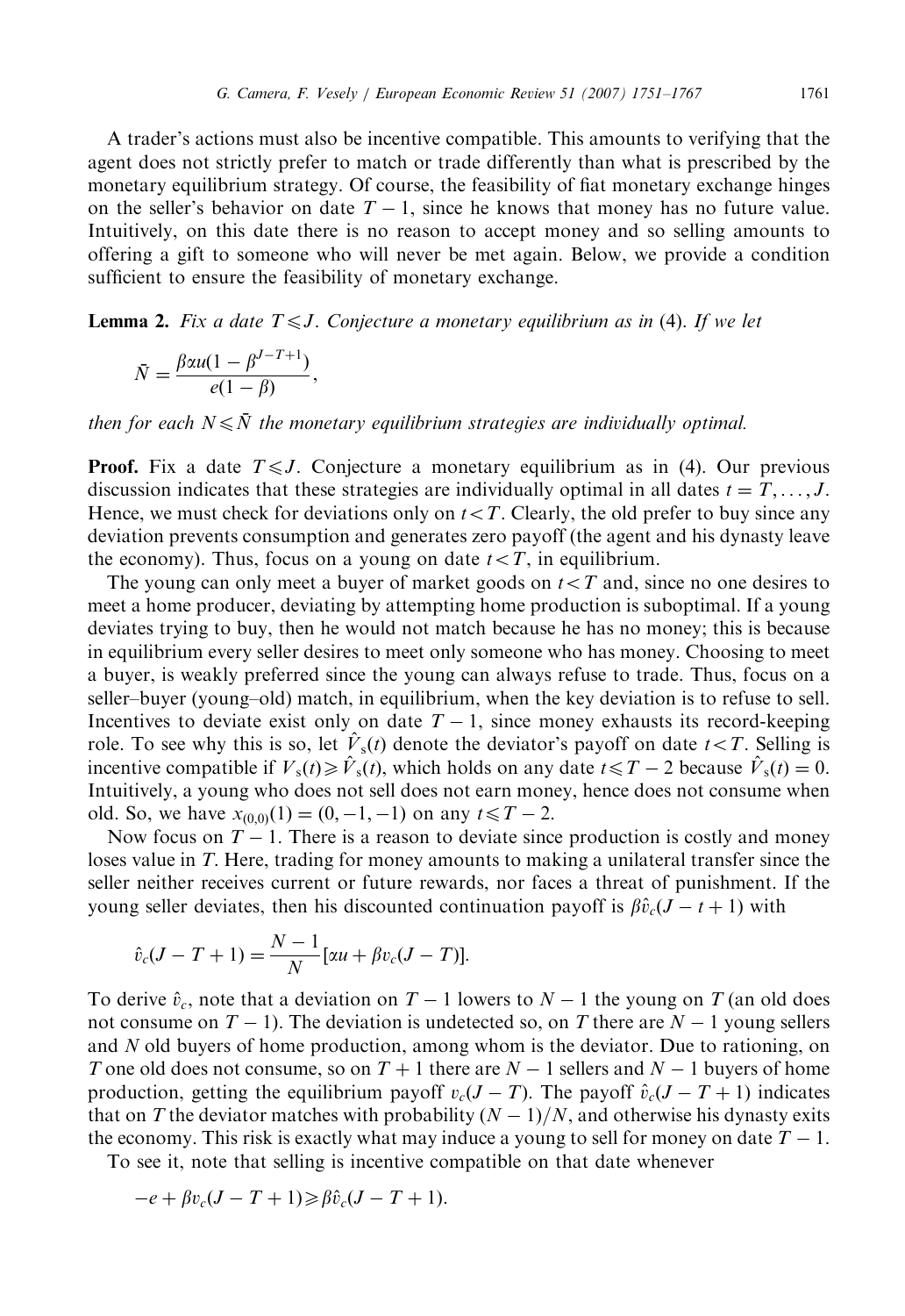Given  $v_c$  and  $\hat{v}_c$  we rearrange the above as  $N \leq N$ , with N defined earlier. If  $N \leq N$ , then the strategy in (4) is an equilibrium.<sup>6</sup> We have  $\partial \bar{N}/\partial \beta > 0$ ,  $\lim_{\beta \to 0} \bar{N} = 0$  and, using l'Hospital rule,  $\lim_{\beta \to 1} \bar{N} = \alpha u (J - T + 1)/e$ . Also,  $\partial \bar{N}/\partial (J - T) > 0$ ,  $\lim_{\epsilon \to 0} \bar{N} = \infty$ , and  $\partial \bar{N}/\partial e$  < 0.  $\Box$ 

In our economy there is neither enforcement nor commitment, and the overlapping generations structure prevents contagious punishment schemes (see [Kandori, 1992](#page-18-0)). So, the feasibility of monetary exchange hinges on the value of non-monetary trade after date  $T-1$ , and rests on the feature that productive capacity can be preserved only if the old consume. Since in equilibrium a young can only meet old buyers (who would not deviate), the key defection is to refuse selling on the date before money loses value. The defector's payoff depends on production disutility, impatience but also market size. Indeed, refusing to sell on  $T-1$  does not affect the young's wealth (money loses value anyway) but it spawns consumption risk since it permanently reduces future productive resources. This decline is significant only if the population is small enough, i.e., when the consumption externality is sufficiently large, which is why the future benefit from full productive capacity offsets current production disutility only if  $N \leq N$ . Naturally,  $\overline{N}$  grows with greater patience and smaller production costs, as these reduce the incentive to defect. Also,  $\overline{N}$  increases in  $J - T$  since greater spells of home consumption—from longer horizons or shorter monetary trading—raise  $T-1$  payoffs. The question that remains is whether money is at all necessary to achieve the allocation associated to (4).

#### 4.4. Essentiality of monetary exchange

We now present a condition under which monetary trade improves upon non-monetary trading arrangements, thus establishing a key requisite for the essentiality of money. For this purpose, in what follows we let  $T$  be associated to the longest feasible monetary trade pattern. That is, T will denote the greatest element of the set  $\{1, 2, \ldots, J\}$  that is consistent with the feasibility requisite  $N \leq N$  of Lemma 2. Since society benefits from specialization and trade, then this is the best that society can do with money.

**Lemma 3.** Fix a date  $T \le J$ . If we let

$$
\underline{N} = \frac{2}{u+e} \left[ \frac{\alpha u \beta (1 - \beta^{J-T+1})}{1 - \beta} + \frac{u-e}{2} \right],
$$

then for each  $N > N$  the monetary equilibrium allocation cannot be attained with "giftgiving'' trading arrangements.

**Proof.** Fix a date  $T \leq J$  and recall that this denotes the greatest T that satisfies  $N \leq N$ . Conjecture a ''gift-giving'' equilibrium that replicates the allocation given by (4), by which we mean that trade of market goods is not conditional on holdings and transfers of tokens. On the first T dates the young transfer a market good to anyone who asks for it, while the

<sup>&</sup>lt;sup>6</sup>We do not need to check for one-shot deviations off the equilibrium path. The only off equilibrium node that can be reached following a deviation is such that a single agent is in state  $z = (0, 1)$ , i.e., old and without money. Our previous discussion indicates that actions of this agent have no effect on payoffs.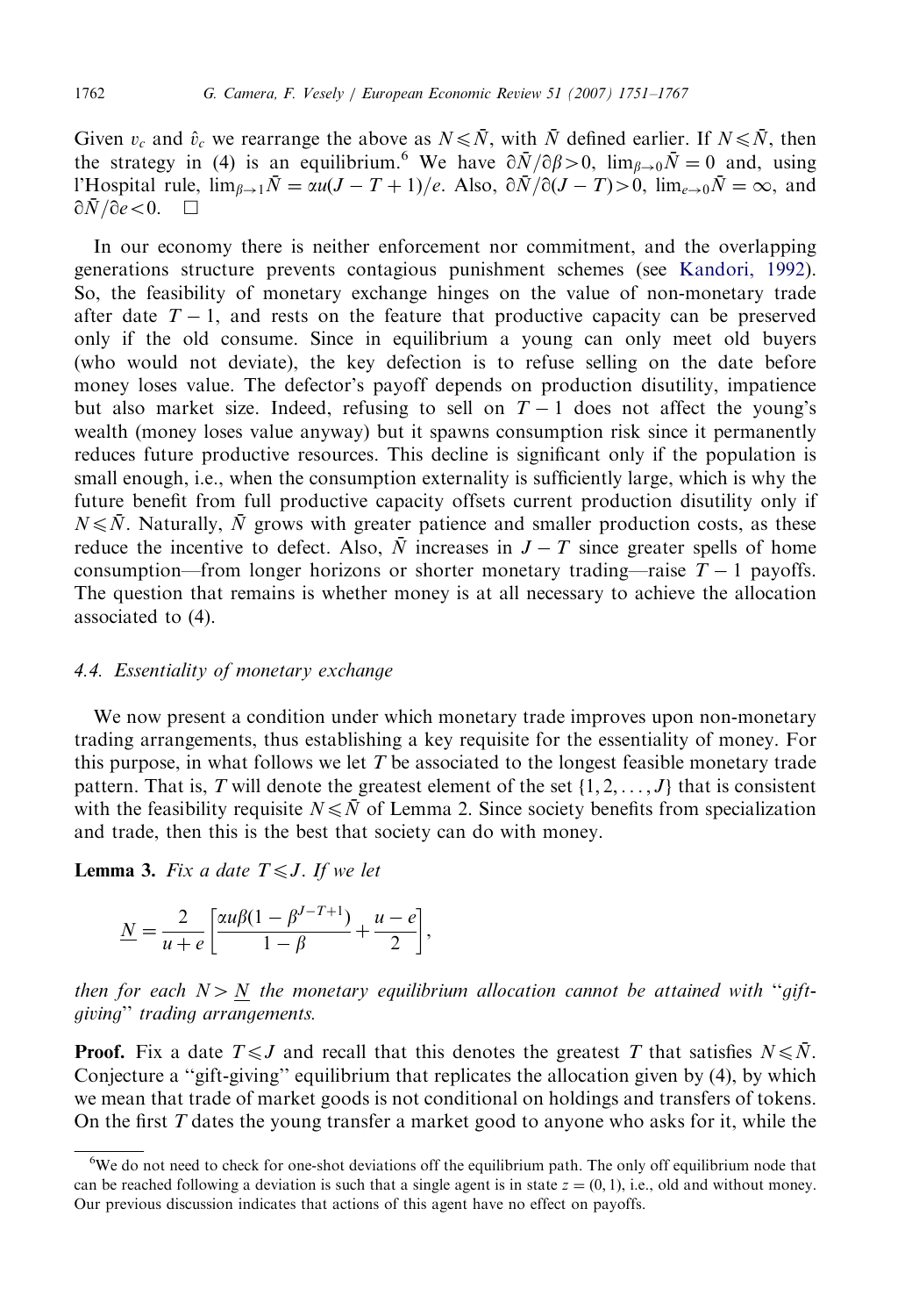old demand it from anyone who wish to supply it. This is the only way to achieve the monetary allocation. Notice also that there is no gift-giving scheme that can improve over the monetary allocation.<sup>7</sup>

Formally, the equilibrium strategies on  $t = T, \ldots, J$  are as in (4), and on  $t = 0, \ldots, T - 1$ they are independent of money, i.e., for any m and m' we have  $\omega_z(t) = \omega_z$  and  $x_z(t, m') = x_z$ where

$$
\omega_z = \begin{cases}\n(b, s, \cdot) & \text{if } z = (m, 1), \\
(s, b, \cdot) & \text{if } z = (m, 0),\n\end{cases}
$$
\n
$$
x_z = \begin{cases}\n(0, 1, 0) & \text{if } z = (m, 1), \\
(0, -1, 0) & \text{if } z = (m, 0).\n\end{cases}
$$

Again, we set  $m' = \cdot$  in  $\omega_z$  to emphasize that matching is independent of money holdings.

Due to anonymity, matching and transfers cannot be based on the partner's age, productivity or trade history. The key deviation, therefore, is for a young to ask for a transfer on t, instead of making one, reverting to equilibrium (consuming) on  $t + 1$ , when old. From Lemma 2 we know that the key date is  $T-1$ . To prove that money is essential, we must thus show that, without tokens, on date  $T-1$  a young would misrepresent his needs by choosing to claim consumption instead of offering it. This deviation implies that on  $T-1$  there are  $N+1$  buyers and  $N-1$  sellers, out of equilibrium, so the deviator consumes with probability  $(N-1)/(N+1)$  and does nothing otherwise. Specifically:

1. On date  $T-1$  the young deviator is unmatched with probability  $2/(N+1)$ . In that case denote the deviant's date T payoff by  $\hat{v}_c(J - T + 1)$ , i.e., the value from starting T as an old who unsuccessfully defected on  $T - 1$ . To determine  $\hat{v}_c$ , note that some old cannot consume on  $T-1$ , due to the deviation. This goes undetected since this agent and his dynasty dies out and the number of traders is unobservable. Hence, on  $T$  there are  $N-1$  young sellers and N old buyers of home goods. Again, an old cannot match so  $T+1$  starts with  $N-1$  of old and  $N-1$  young, who play equilibrium. Thus, on T the old deviator consumes only with probability  $(N-1)/N$ , so

$$
\hat{v}_c(J - T + 1) = \frac{N - 1}{N} [\alpha u + \beta v_c(J - T)].
$$

2. On date  $T-1$  the young deviator matches to a young seller with probability  $(N-1)/(N+1)$ . In this case, two old cannot consume and their dynasties die out. The deviator's date  $T-1$  payoff is  $u + \beta \check{v}_c (J - T + 1)$  where  $\check{v}_c$  is the payoff from starting T as an old who successfully defected on  $T-1$ . This is undetected, so on T there are

<sup>&</sup>lt;sup>7</sup>Doing so would require exchange of gifts for at least one date beyond  $T-1$ . However, T is the maximal element of the set  $\{1, 2, \ldots, J\}$  that is consistent with the requisite  $N \leq N$  in Lemma 2. This means that the young would refuse to make unilateral transfers on any date  $t > T - 1$ . So, gift-giving can only last up to date  $T - 1$ .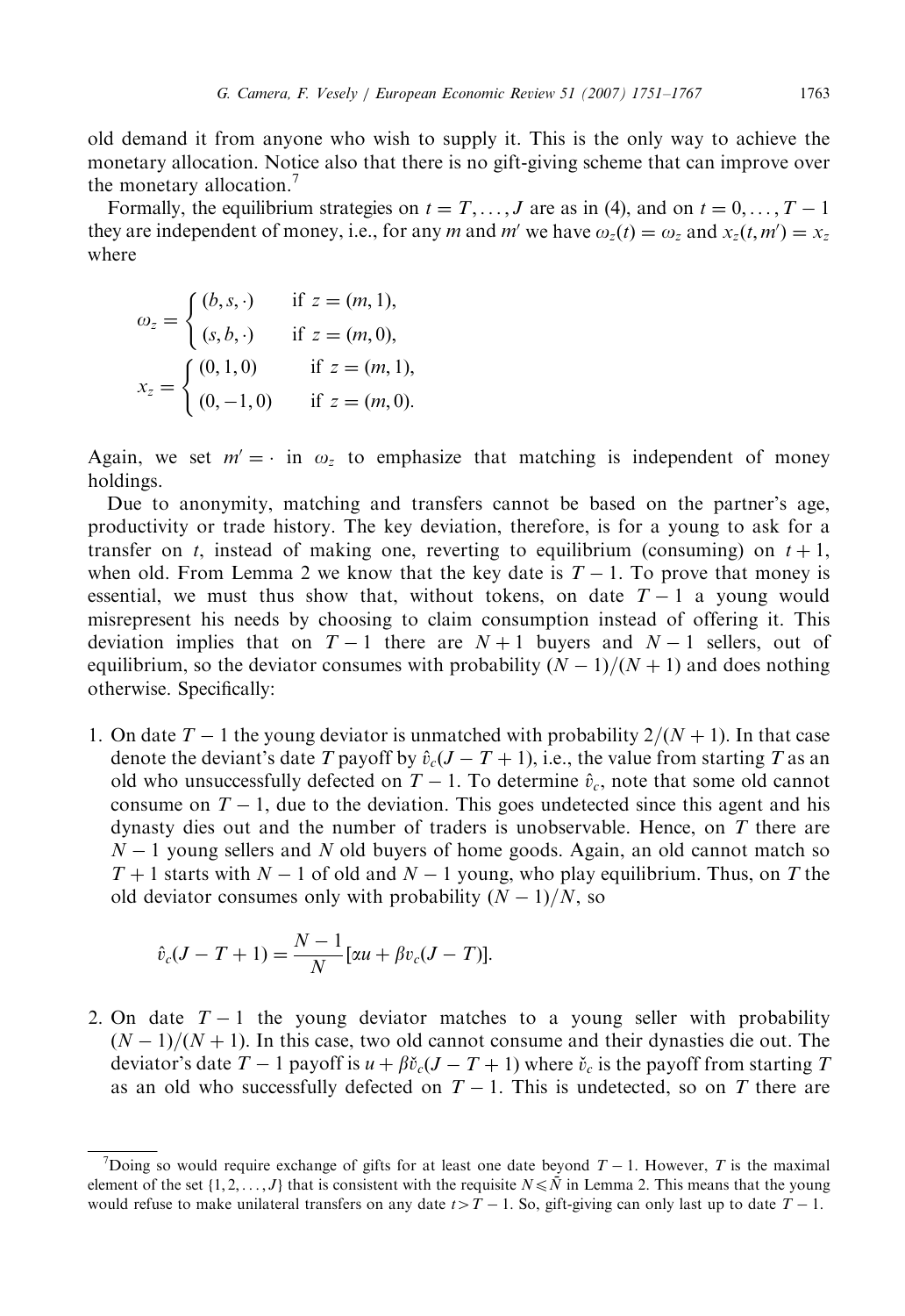$N-2$  young sellers and N old buyers of home goods. Again, on T two old cannot match, their dynasties die out and so  $T + 1$  starts with  $N - 2$  young and  $N - 2$  old, who play equilibrium. On T the old deviator consumes with probability  $(N-2)/N$ , so

$$
\check{v}_c(J - T + 1) = \frac{N - 2}{N} [\alpha u + \beta v_c (J - T)].
$$

Given the above, the start-of-date  $T-1$  payoff to a young defector is denoted

$$
\hat{v}_s = \frac{N-1}{N+1} [u + \beta \check{v}_c (J - T + 1)] + \frac{2}{N+1} \beta \hat{v}_c (J - T + 1).
$$

On  $T-1$  a defection takes place if  $-e + \beta v_c (J - T + 1) < \hat{v}_s$ , rearranged as  $N > N$ , where N is defined above. Note that  $\partial N / \partial e < 0 < \partial N / \partial \beta$  and  $\lim_{\beta \to 1} N =$  $[2(J-T+1)+u-e]/(u+e). \quad \Box$ 

The essentiality of monetary exchange rests on the features of anonymity and endogenous matching. Alternating production when young to consumption when old requires a precise pattern of matching and trade, which cannot be based on individual features such as age, productivity, or trade history. Hence, without money, a young might want to pass himself as buyer on date  $T-1$ , claiming a market good, instead of offering it. Knowledge of the deviation cannot be made public since the old leaves the economy and the number of traders is unobservable, which is good for the deviator. The downside is a permanent drop in productive capacity, since the defection deters consumption of at least one old. In a large market this has a small negative impact, which is why gift-giving *cannot* be sustained when  $N \ge N$ . Naturally, greater production costs, more impatience, or shorter horizons raise the incentive to deviate, so N falls.

Selling for money is an obvious remedy to these incentive problems, since the initial old are endowed with it. Conditioning matching and trade on the partner's money holdings allows society to ensure that market goods are consumed only by the old and that a verifiable trade record can be passed on to future generations. Hence, we say that money is essential if the economy is sufficiently large. Given our finding in Lemma 2, however, monetary exchange may be unfeasible in such economies. Hence, we need one last step to complete the proof of Proposition 1.

#### 4.5. Existence of monetary equilibrium

We now show that parameterizations exist, which satisfy both feasibility and essentiality.

**Lemma 4.** Fix a date  $T \le J$ . There exists a value  $\bar{J} \in \mathbb{N}_+$  and an associated value  $\bar{\beta} \in (0, 1)$ such that for each  $\beta \in (\bar{\beta}, 1)$  and  $J \geq \bar{J}$  we have some  $N \in \mathbb{N}_+$  that satisfies  $N \lt N \lt N$ . Given such a value N, we have that:

- (i) there exists a monetary equilibrium as defined in  $(4)$ ;
- (ii) the equilibrium allocation cannot be sustained without money.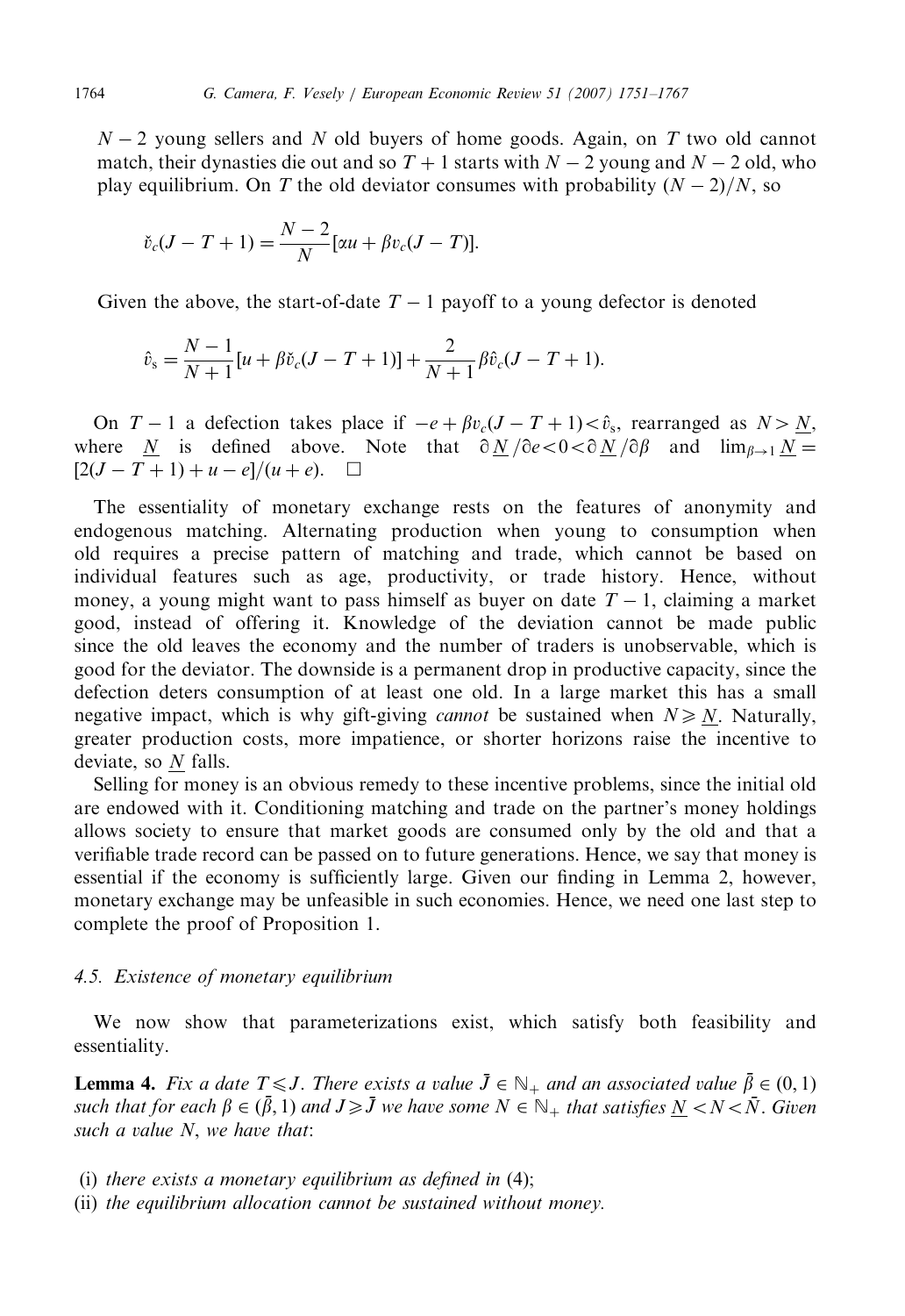**Proof.** Fix a date  $T \le J$ . Conjecture that (4) is a monetary equilibrium. The equilibrium is feasible if  $N \le N$ , by Lemma 2. Money is essential if  $N > N$ , by Lemma 3. Note that  $\lim_{\beta \to 0} (\bar{N} - \underline{N})$  < 0. In addition, it is easy to demonstrate that  $\lim_{\beta \to 1} (\bar{N} - \underline{N}) > 0$  if J is sufficiently large. To see it, rearrange  $\bar{N} - \underline{N}$  as follows:

$$
\bar{N} - \underline{N} = \frac{u - e}{u + e} \left[ \frac{\beta (1 - \beta^{J - T + 1}) \alpha u}{1 - \beta} \frac{1}{e} - 1 \right].
$$

Notice that  $\lim_{\beta \to 1} (1 - \beta^{J-T+1})/(1 - \beta) = J - T + 1$ , and so  $\lim_{\beta \to 1} (\bar{N} - \underline{N}) > 0$  if J is sufficiently large, say  $J \ge \bar{J} \in \mathbb{N}_+$ . Clearly, we can choose  $\bar{J}$  large enough so that  $\lim_{\beta \to 1} (\bar{N} - \underline{N})$  contains at least one positive integer (we need  $N \in \mathbb{N}_+$ ). Thus, fix  $J \ge \bar{J}$ . Since  $\bar{N} - \underline{N}$  is continuous in  $\beta$  then, by the intermediate value theorem, there exists a value  $\bar{\beta} \in (0, 1)$  that satisfies  $\bar{N} - \underline{N} = 0$ . This  $\bar{\beta}$  is unique since  $\partial(\bar{N} - \underline{N})/\partial \beta > 0$ . If  $\beta \in (\bar{\beta}, 1)$  and  $J \ge \bar{J}$  then we can choose some  $N \in \mathbb{N}_+$  such that  $N < N < \bar{N}$ . For these parameters, (4) defines an equilibrium that cannot be sustained without money.  $\Box$ 

The lemma completes the proof of Proposition 1 and establishes three key requisites for feasibility and essentiality of monetary exchange. First, the economy's size must be moderate. This ensures that failure to sell on  $T-1$  hurts the deviator's payoff, or else no one would sell for money. It also prevents gift-giving arrangements, or else tokens would play no allocative role. The other two requisites are patient agents and enough dates after monetary trade stops. This ensures that production losses are offset by future consumption rewards. Intuitively, monetary trade of market goods is feasible in the early life of the economy only because some (less valuable) trading arrangement can be sustained after money loses value. The production loss on  $T-1$  must thus be compensated by a sufficiently long spell of trade and consumption of home goods. As the horizon shortens, the duration of monetary exchange shrinks and goes to zero if  $\beta$  is too low.

Lemma 4 also sheds light on the double role played by consumption externalities.<sup>8</sup> On one hand, consumption externalities can make monetary trade feasible even if trading horizons are finite. Money allows sellers to identify those who are in most need to consume and the presence of strong consumption externalities provides incentives to make unilateral transfers to these needy agents. As noted in Lemma 2, this occurs when the population is small,  $N < \overline{N}$ . On the other hand, consumption externalities facilitate gift-giving and so conspire against the essentiality of money. Now, for gift-giving to be unsustainable there must be strong incentives to misreport own consumption needs, i.e., consumption externalities must be sufficiently weak. Hence, Lemma 3 states that the population cannot be too small,  $N > N$ . Finally, Lemma 4 ensures that there are parameters that satisfy both requirements, i.e.,  $N < N < \bar{N}$  or, equivalently, that consumption externalities are moderate.

As an illustration we report results of numerical simulations involving two types of economies, one of which is longer lived than the other, i.e., for some given  $T$  we have  $J - T + 1 = 100$  and  $J - T + 1 = 1$ . This distinction is reflected in the subindices of the thresholds N and  $\bar{N}$ .

<sup>&</sup>lt;sup>8</sup>We thank a referee for suggesting this interpretation.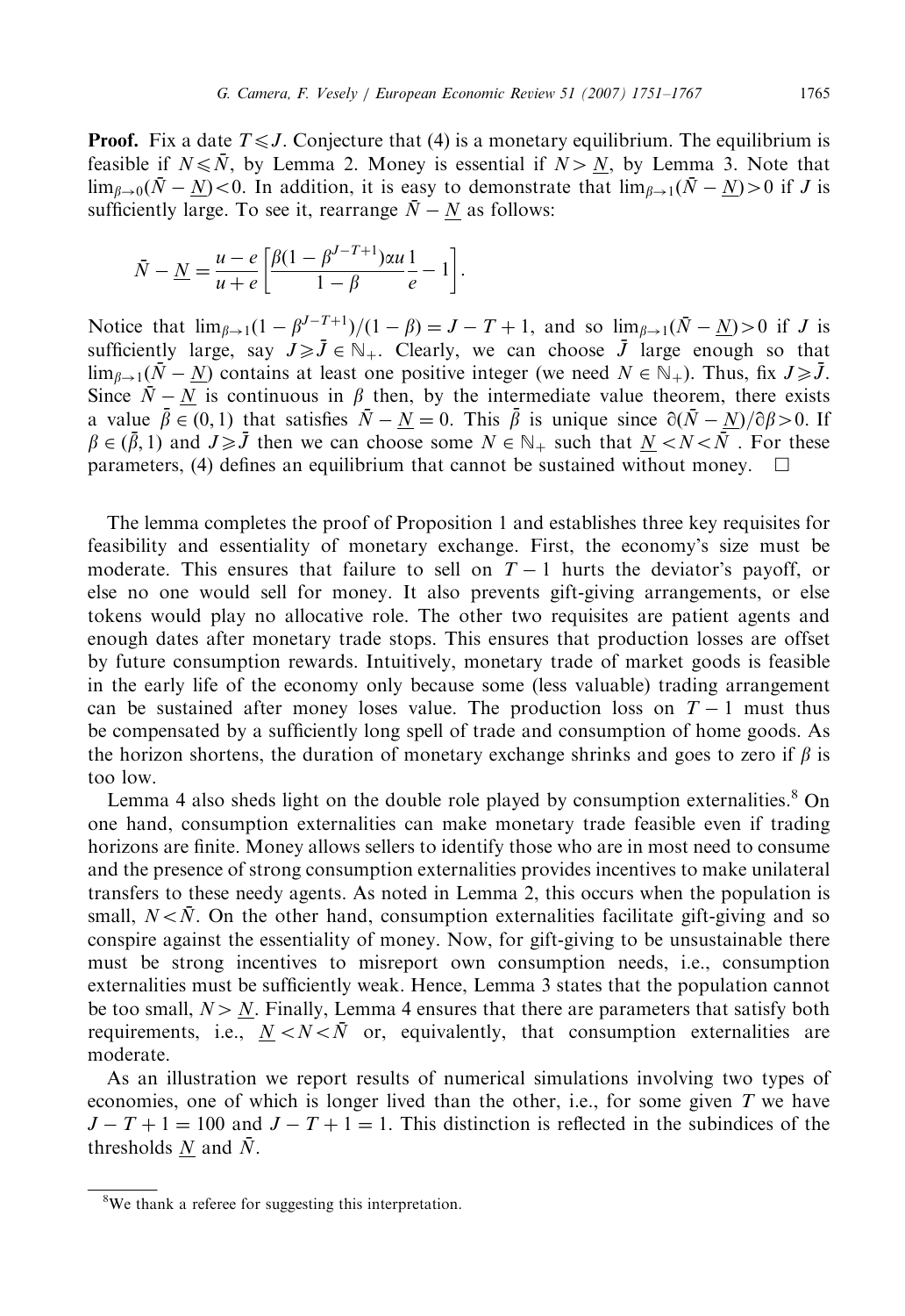

Each type of economy is characterized by different initial populations 2N, ranging from 2 to 40, and different discount factors  $\beta$ . In the area below  $\bar{N}$  the monetary equilibrium is feasible, while above  $\overline{N}$  monetary exchange is essential. Hence, the shaded areas identify finite-horizon economies in which monetary exchange is feasible *and* essential. Greater patience and longer horizons both expand the set of economies in which monetary exchange is feasible; the curves  $\bar{N}$  are upward sloping and shift up with J. However, greater patience and longer horizons make money essential only in larger economies. Indeed, continuation payoffs increase with  $\beta$  and J, so it is easier to sustain gift-giving arrangements, which is why N is upward sloping and  $N_{100} > N_1$ . This explains the limited overlap of parameters consistent with feasible and essential monetary exchange in the two types of economies (the dark shaded area).

#### 5. Concluding remarks

Our analysis has demonstrated that fiat monetary exchange can expand the set of allocations even if trading horizons are finite and deterministic. The result hinges on two features of the model. First, individual actions can affect the future availability of productive resources. So, agents may be willing to sell for money, even if on that date they have no reason to accept it. This makes monetary trade feasible in all preceding dates. Second, agents are anonymous and direct their search for partners. So, gift-giving arrangements may be prevented because agents can misrepresent their consumption needs. This makes money essential in exploiting any gains from specialization and trade.

It must be emphasized that the essentiality result is not robust to alteration of anonymity or matching protocol. Indeed, though anonymity is standard in the foundations of money literature, it may be an unreasonable feature of ''small'' economies. One may also suppose that agents are unable to direct their search for partners, in ''large'' economies. Essentiality

<sup>&</sup>lt;sup>9</sup>The parameters are:  $u = 10$ ,  $e = 0.99$ ,  $\alpha = 0.45$ . This ensures that (1) is satisfied.